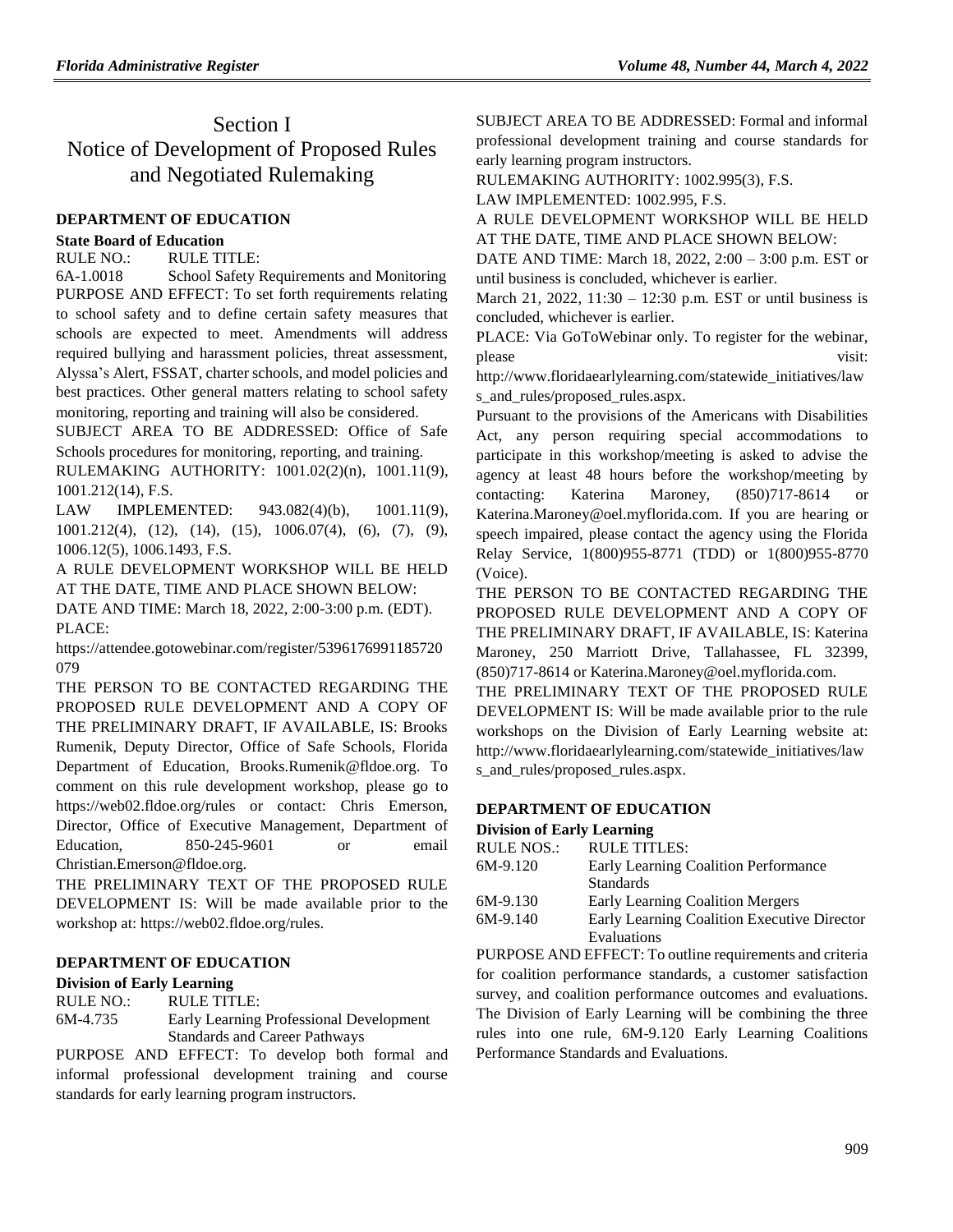SUBJECT AREA TO BE ADDRESSED: Early learning coalition performance standards, customer satisfaction surveys, coalition executive director evaluations, and coalition mergers. RULEMAKING AUTHORITY: [1002.82\(3\),](https://www.flrules.org/gateway/statute.asp?id=1002.82(3)) (5), [1002.83\(14\),](https://www.flrules.org/gateway/statute.asp?id=%201002.83(14)) F.S.

LAW IMPLEMENTED: [1002.82\(3\)-\(5\),](https://www.flrules.org/gateway/statute.asp?id=1002.82(3)-(5)) [1002.83\(14\),](https://www.flrules.org/gateway/statute.asp?id=%201002.83(14)) F.S.

A RULE DEVELOPMENT WORKSHOP WILL BE HELD AT THE DATE, TIME AND PLACE SHOWN BELOW:

DATE AND TIME: March 18, 2022, 3:30 – 4:30 p.m. EDT or until business is concluded, whichever is earlier.

March 21, 2022, 10:00 – 11:00 a.m. EDT or until business is concluded, whichever is earlier.

PLACE: Via GoToWebinar only. To register for the webinar, please visit:

http://www.floridaearlylearning.com/statewide\_initiatives/law s\_and\_rules/proposed\_rules.aspx.

Pursuant to the provisions of the Americans with Disabilities Act, any person requiring special accommodations to participate in this workshop/meeting is asked to advise the agency at least 7 days before the workshop/meeting by contacting: Katerina Maroney, Deputy Director of Programs and Policy, (850)717-8614. If you are hearing or speech impaired, please contact the agency using the Florida Relay Service, 1(800)955-8771 (TDD) or 1(800)955-8770 (Voice).

THE PERSON TO BE CONTACTED REGARDING THE PROPOSED RULE DEVELOPMENT AND A COPY OF THE PRELIMINARY DRAFT, IF AVAILABLE, IS: Katerina Maroney, 250 Marriott Drive, Tallahassee, FL 32399, (850)717-8614 or email: Katerina.Maroney@oel.myflorida.com.

THE PRELIMINARY TEXT OF THE PROPOSED RULE DEVELOPMENT IS: Available prior to the rule workshops on the Division of Early Learning website at: [http://www.floridaearlylearning.com/statewide\\_initiatives/law](http://www.floridaearlylearning.com/statewide_initiatives/laws_and_rules/proposed_rules.aspx) [s\\_and\\_rules/proposed\\_rules.aspx.](http://www.floridaearlylearning.com/statewide_initiatives/laws_and_rules/proposed_rules.aspx)

# Section II Proposed Rules

### **[DEPARTMENT OF EDUCATION](https://www.flrules.org/gateway/department.asp?id=6)**

### **State Board [of Education](https://www.flrules.org/gateway/organization.asp?id=195)**

RULE NO.: RULE TITLE: [6A-1.0450](https://www.flrules.org/gateway/ruleNo.asp?id=6A-1.0450) Academically High-Performing School District Virtual Instruction Plan

PURPOSE AND EFFECT: To establish a process and template for academically high-performing school districts to submit their plan for up to two days of virtual instruction to the Department for approval, per section 1003.621(2)(g), F.S., amended in 2021 by Senate Bill 1028.

SUMMARY: This rule will allow academically highperforming school districts to submit their plan for up to two days of virtual instruction to the Department for approval.

# SUMMARY OF STATEMENT OF ESTIMATED REGULATORY COSTS AND LEGISLATIVE RATIFICATION:

The Agency has determined that this will not have an adverse impact on small business or likely increase directly or indirectly regulatory costs in excess of \$200,000 in the aggregate within one year after the implementation of the rule. A SERC has not been prepared by the Agency.

The Agency has determined that the proposed rule is not expected to require legislative ratification based on the statement of estimated regulatory costs or if no SERC is required, the information expressly relied upon and described herein: The adverse impact or regulatory cost of this proposed rule, if any, is not expected to exceed any of the economic criteria set forth in Section 120.541(2)(a), F.S. and will not require legislative ratification. This determination is based upon the nature of the rule, which provides a simple, uniform means for school districts to provide information to the Department and experience with similar rules in the past.

Any person who wishes to provide information regarding a statement of estimated regulatory costs, or provide a proposal for a lower cost regulatory alternative must do so in writing within 21 days of this notice.

RULEMAKING AUTHORITY: [1001.02\(1\),](https://www.flrules.org/gateway/statute.asp?id=1001.02(1)) (2)(n),  $1003.621(2)(g)$ , F.S.

LAW IMPLEMENTED: [1003.621,](https://www.flrules.org/gateway/statute.asp?id=1003.621) F.S.

A HEARING WILL BE HELD AT THE DATE, TIME AND PLACE SHOWN BELOW:

DATE AND TIME: March 30, 2022, 9:00 a.m.

PLACE: Collier County School Board Office, 5775 Osceola Trail, Naples, FL 34109.

THE PERSON TO BE CONTACTED REGARDING THE PROPOSED RULE IS: Holly Edenfield, Division of Public Schools, at Holly.Edenfield@fldoe.org.

THE FULL TEXT OF THE PROPOSED RULE IS:

# **6A-1.0450 Academically High-Performing School District Virtual Instruction Plan.**

(1) Upon approval by the Department, each academically high-performing school district (as designated annually by the State Board of Education) may provide up to two days of virtual instruction as part of the required one hundred eighty (180) actual teaching days or the equivalent on an hourly basis each school year, described in Rule 6A-1.045111, F.A.C.

(2) The district must submit a plan for each day of virtual instruction to the department on the form entitled, Academically High-Performing School District Virtual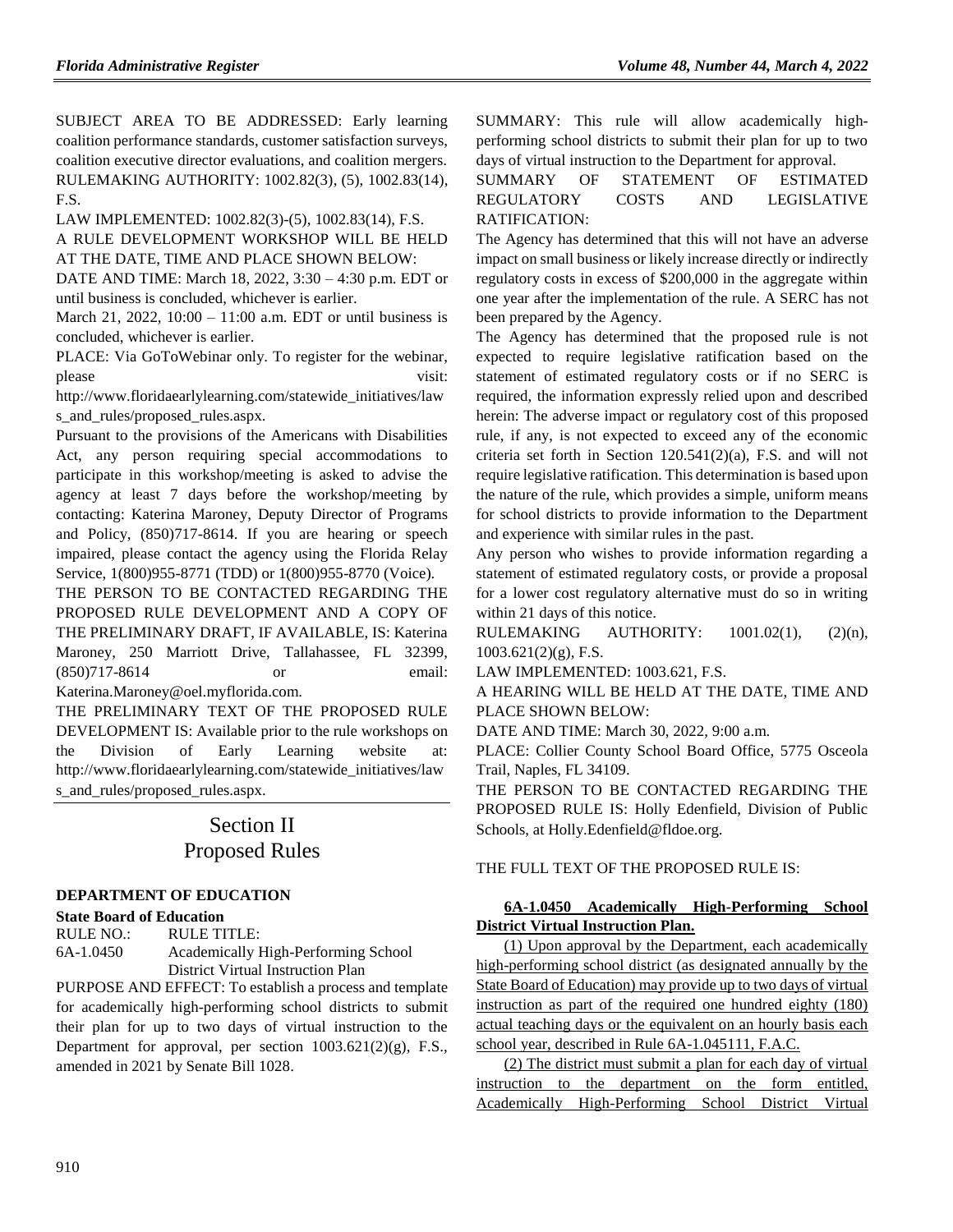Instruction Plan (Form AHPSD-1, effective May 2022). This form is incorporated by reference and may be obtained at www.fldoe.org/ahpsd. The annual deadline for submission of the plan is posted at www.fldoe.org/ahpsd and will allow at least thirty (30) days' notice of the deadline.

(3) In order to be approved, the district's plan must:

(a) Be teacher-developed;

(b) Be aligned to student standards as described in section 1003.41, F.S.;

(c) Be aligned to Rule 6A-1.094124, F.A.C.;

(d) Be on the school district's calendar approved by the school board; and

(e) Provide a means for students to receive in-person instruction at the school site if they are unable to participate virtually.

Rulemaking Authority 1001.02(1),(2)(n); 1003.621(2)(g), FS. Law Implemented 1003.62, FS. History–New

NAME OF PERSON ORIGINATING PROPOSED RULE: Holly Edenfield, Division of Public Schools.

NAME OF AGENCY HEAD WHO APPROVED THE PROPOSED RULE: Richard Corcoran, Commissioner, Department of Education.

DATE PROPOSED RULE APPROVED BY AGENCY HEAD: March 01, 2022

DATE NOTICE OF PROPOSED RULE DEVELOPMENT PUBLISHED IN FAR: October 29, 2021

#### **[DEPARTMENT OF EDUCATION](https://www.flrules.org/gateway/department.asp?id=6)**

#### **[State Board of Education](https://www.flrules.org/gateway/organization.asp?id=195)**

RULE NO.: RULE TITLE:

[6A-6.0571](https://www.flrules.org/gateway/ruleNo.asp?id=6A-6.0571) Career and Technical Education and Adult General Education Standards and Industry-Driven Benchmarks

PURPOSE AND EFFECT: To adopt the secondary and postsecondary career education programs prescribed in Sections 1004.92 and 1011.80, Florida Statutes, and listed as follows: "Agriculture, Food & Natural Resources," "Architecture & Construction," "Arts, A/V Technology & Communication," "Business, Management & Administration," "Education & Training," "Energy," "Finance," "Government & Public Administration," "Health Science," "Hospitality & Tourism," "Human Services," "Information Technology," "Law, Public Safety & Security," "Manufacturing," "Marketing, Sales & Service," "Engineering and Technology Education," "Transportation, Distribution & Logistics," and "Additional CTE Programs/Courses." In addition, to adopt the "Adult General Education Standards and Curriculum Frameworks 2022-2023."

SUMMARY: Pursuant to s. 1004.92, The Department is responsible for developing program standards and industrydriven benchmarks for career and technical education and adult general education programs. The criteria for qualification of individual courses for inclusion in secondary and postsecondary career education programs and adult general education programs prescribed in Workforce Education programs are annually adopted by the State Board and are published by the Commissioner on the Department's website. These criteria are hereby incorporated by this rule and made a part of the rules of the State Board of Education.

SUMMARY OF STATEMENT OF ESTIMATED REGULATORY COSTS AND LEGISLATIVE RATIFICATION:

The Agency has determined that this will not have an adverse impact on small business or likely increase directly or indirectly regulatory costs in excess of \$200,000 in the aggregate within one year after the implementation of the rule. A SERC has not been prepared by the Agency.

The Agency has determined that the proposed rule is not expected to require legislative ratification based on the statement of estimated regulatory costs or if no SERC is required, the information expressly relied upon and described herein: The Career and Technical Education Standards and Industry-Driven Benchmarks and Adult General Education Standards provide secondary and postsecondary district institutions and the state college institutions a framework for providing these educational programs. These frameworks contain rigorous standards and benchmarks determined to be necessary for student success in college and careers in the selected programs. The adverse impact or regulatory cost, if any, does not exceed nor would be expected to exceed any one of the economic analysis criteria set forth in Section 120.541(2)(a), F.S. and will not require legislative ratification. Any person who wishes to provide information regarding a statement of estimated regulatory costs, or provide a proposal for a lower cost regulatory alternative must do so in writing within 21 days of this notice.

RULEMAKING AUTHORITY: [1001.02,](https://www.flrules.org/gateway/statute.asp?id=1001.02) [1004.92\(2\)\(b\)\(3\),](https://www.flrules.org/gateway/statute.asp?id=%201004.92(2)(b)(3)) F.S.

LAW IMPLEMENTED: [1003.4282,](https://www.flrules.org/gateway/statute.asp?id=1003.4282) [1004.92\(2\)\(b\)\(4\),](https://www.flrules.org/gateway/statute.asp?id=%201004.92(2)(b)(4)) F.S.

A HEARING WILL BE HELD AT THE DATE, TIME AND PLACE SHOWN BELOW:

DATE AND TIME: March 30, 2022, 9:00 a.m.

PLACE: Collier County School Board Office, 5775 Osceola Trail, Naples, FL 34109.

THE PERSON TO BE CONTACTED REGARDING THE PROPOSED RULE IS: Kathleen Taylor, Division of Career and Adult Education, (850)245-9062.

THE FULL TEXT OF THE PROPOSED RULE IS: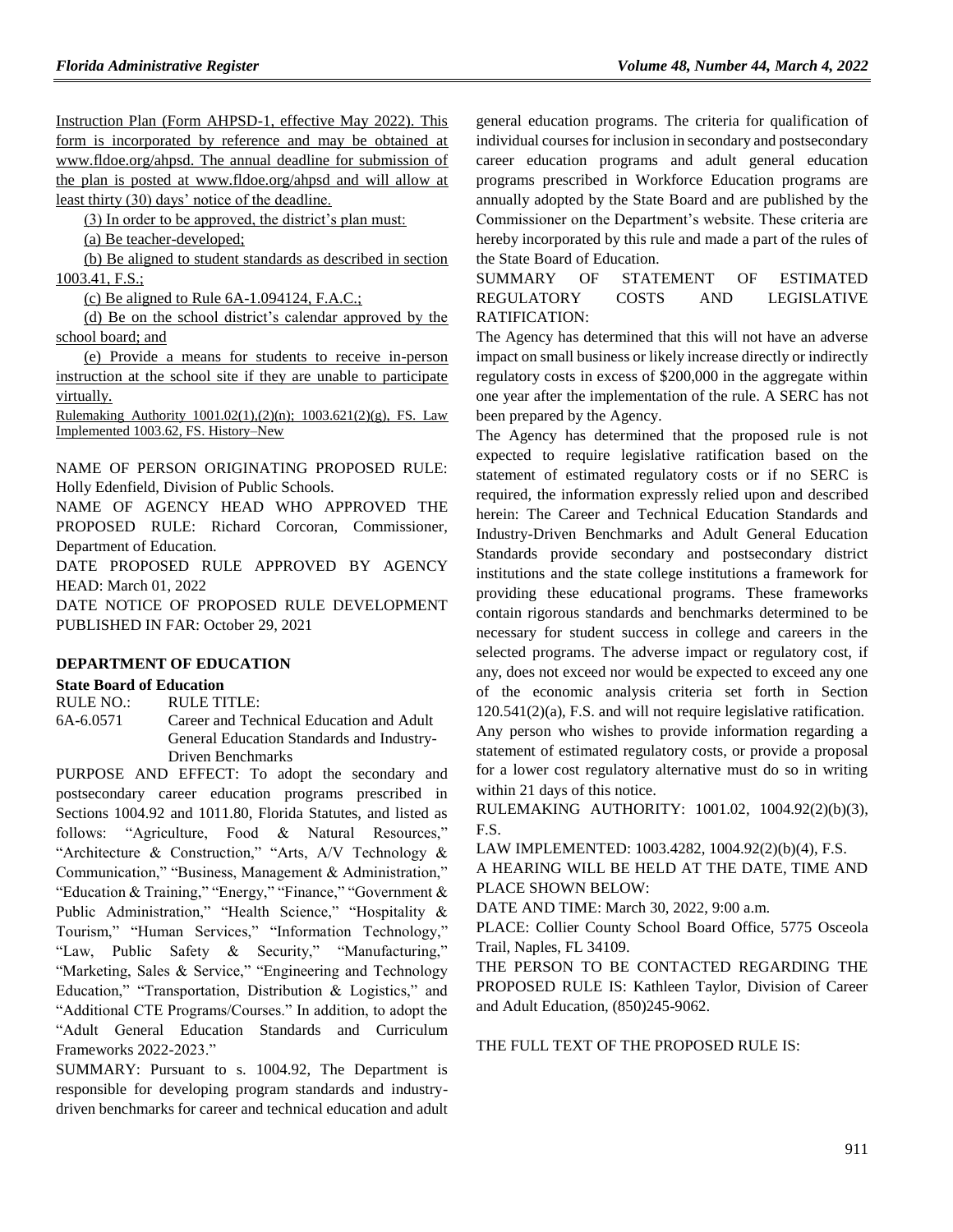# **6A-6.0571 Career and Technical Education and Adult General Education Standards and Industry-Driven Benchmarks.**

(1) Section 1004.92, F.S., requires the Department of Education to develop program standards and industry-driven benchmarks for career and technical education and adult and community education programs. The criteria for qualification of individual courses for inclusion in the classification of secondary career education programs prescribed in Section 1011.80, F.S., or Workforce Development Education programs as prescribed in Section 1011.62, F.S., are annually adopted by the State Board and shall be published by the Commissioner in the curriculum frameworks, as follows:

"Agriculture, Food & Natural Resources (http://www.flrules.org/Gateway/reference.asp?No=Ref-13211) Effective May 2022 July 2021," "Architecture & Construction (http://www.flrules.org/Gateway/reference.asp?No=Ref-

13280) Effective May 2022 July 2021,"

"Arts, A/V Technology& Communication (http://www.flrules.org/Gateway/reference.asp?No=Ref-

13281) Effective May 2022 July 2021," "Business, Management& Administration (http://www.flrules.org/Gateway/reference.asp?No=Ref-

13282) Effective May 2022 July 2021,"

"Education & Training (http://www.flrules.org/Gateway/reference.asp?No=Ref-13283) Effective May 2022 July 2021,"

"Energy

(http://www.flrules.org/Gateway/reference.asp?No=Ref-13284) Effective May 2022 July 2021,"

"Finance

(http://www.flrules.org/Gateway/reference.asp?No=Ref-13285) Effective May 2022 July 2021,"

"Government & Public Administration (http://www.flrules.org/Gateway/reference.asp?No=Ref-13286) Effective May 2022 July 2021," "Health Science (http://www.flrules.org/Gateway/reference.asp?No=Ref-

13287) Effective May 2022 July 2021," "Hospitality & Tourism

(http://www.flrules.org/Gateway/reference.asp?No=Ref-13288) Effective May 2022 July 2021,"

"Human Services" (http://www.flrules.org/Gateway/reference.asp?No=Ref-

13289) Effective May 2022 July 2021," "Information Technology (http://www.flrules.org/Gateway/reference.asp?No=Ref-13290) Effective May 2022 July 2021,"

"Law, Public Safety & Security (http://www.flrules.org/Gateway/reference.asp?No=Ref-

13763) Effective May 2022 November 2021," "Manufacturing

(http://www.flrules.org/Gateway/reference.asp?No=Ref-

13764) Effective May 2022 November 2021,"

"Marketing, Sales & Service (http://www.flrules.org/Gateway/reference.asp?No=Ref-13293) Effective May 2022 July 2021,"

"Engineering and Technology Education (http://www.flrules.org/Gateway/reference.asp?No=Ref-

13294) Effective May 2022 July 2021," "Transportation, Distribution & Logistics

(http://www.flrules.org/Gateway/reference.asp?No=Ref-13765) Effective May 2022 November 2021,"

"Additional CTE Programs/Courses (http://www.flrules.org/Gateway/reference.asp?No=Ref-

13296) Effective May 2022 July 2021," and

"Adult General Education (http://www.flrules.org/Gateway/reference.asp?No=Ref-13297) Effective May 2022 July 2021.

These frameworks are hereby incorporated by reference in this rule. Copies of these publications may be obtained from the Division of Career and Adult Education, Department of Education, The Turlington Building, 325 West Gaines Street, Tallahassee, FL 32399 or from the Department's website at http://www.fldoe.org/academics/career-adult-edu/career-techedu/curriculum-frameworks/2022-23-frameworks http://www.fldoe.org/academics/career-adult-edu/career-techedu/curriculum-frameworks/2021-22-frameworks and http://www.fldoe.org/academics/career-adult-edu/adultedu/2022-2023-adult-edu-curriculum-framewo.stm http://www.fldoe.org/academics/career-adult-edu/adult-

edu/2021-2022 adult edu curriculum framewo.stm.

(2) No change.

Rulemaking Authority 1001.02(2)(n), 1003.4282(11)(12), 1004.92(2)(b)3. FS. Law Implemented 1004.92(2)(b)4., 1003.4282 FS. History–New 10-30-78, Amended 10-23-79, 5-29-80, 7-9-81, 7-6- 82, 5-29-83, 6-14-84, 7-10-85, Formerly 6A-6.571, Amended 7-9-86, 7-22-87, 8-30-88, 7-31-90, 7-31-91, 7-31-92, 7-31-93, 7-31-94, 4-30- 96, 1-23-00, 7-21-08, 4-21-09, 5-3-10, 10-25-11, 6-18-12, 5-21-13, 5- 18-14, 5-19-15, 6-23-16, 4-25-17, 4-30-18, 9-18-18, 6-25-19, 6-16-20, 2-16-21, 7-14-21, 11-23-21,

NAME OF PERSON ORIGINATING PROPOSED RULE: Kathleen Taylor, Division of Career and Adult Education.

NAME OF AGENCY HEAD WHO APPROVED THE PROPOSED RULE: Richard Corcoran, Commissioner, Department of Education.

DATE PROPOSED RULE APPROVED BY AGENCY HEAD: February 22, 2022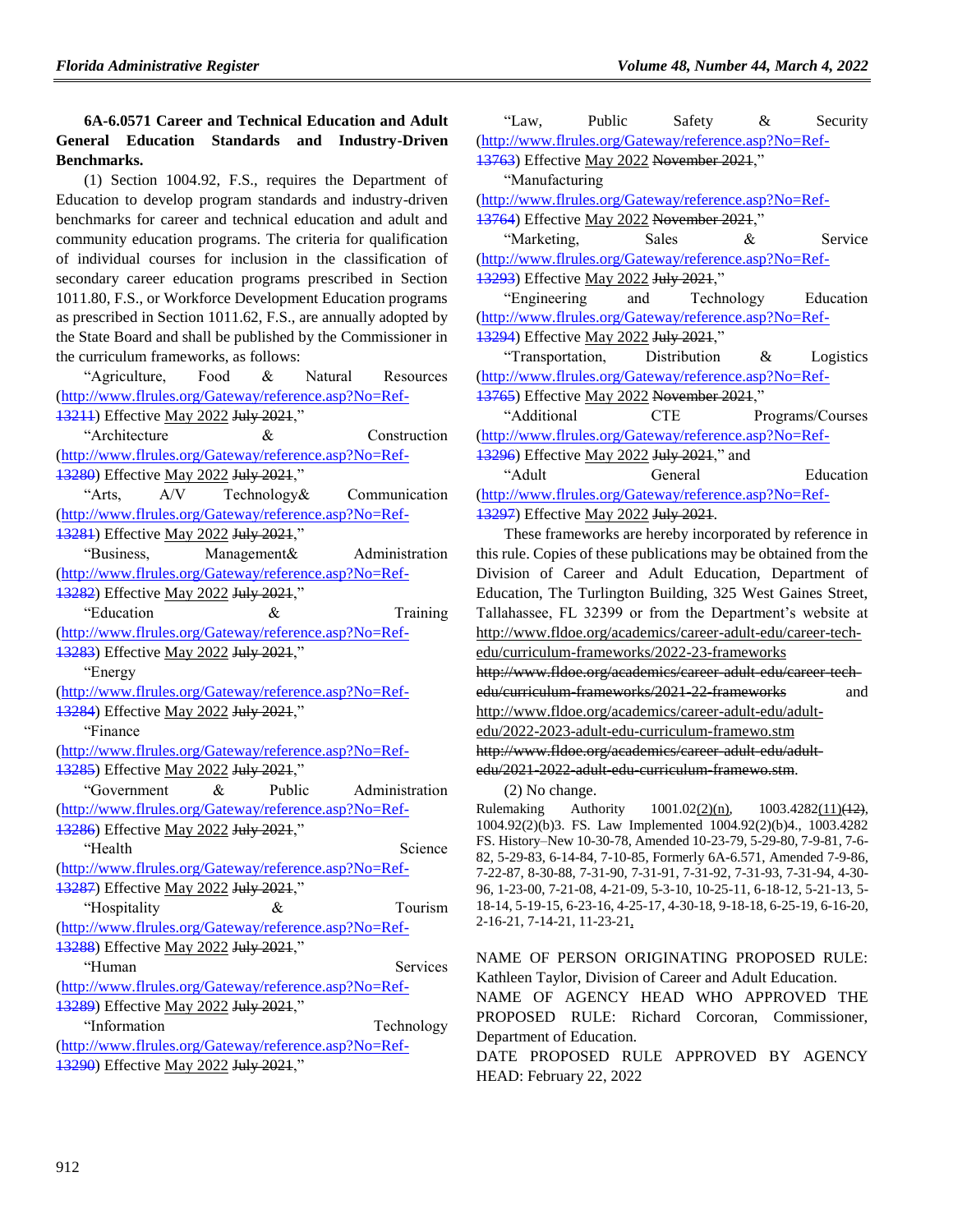DATE NOTICE OF PROPOSED RULE DEVELOPMENT PUBLISHED IN FAR: January 11, 2022

# **[DEPARTMENT OF EDUCATION](https://www.flrules.org/gateway/department.asp?id=6)**

**[State Board of Education](https://www.flrules.org/gateway/organization.asp?id=195)** RULE NO.: RULE TITLE:

[6A-20.0071](https://www.flrules.org/gateway/ruleNo.asp?id=6A-20.0071) Florida Public Postsecondary Career Education Student Assistance Grant

PURPOSE AND EFFECT: The purpose of this rule is to provide clarification for implementing section 1009.505, F.S. The effect will be a rule that is consistent with governing law. SUMMARY: The new rule will provide clarification on general

eligibility, reinstatement of awards, restoration of awards, appeals, period of award, award procedure, institutional responsibilities, and allocation process.

SUMMARY OF STATEMENT OF ESTIMATED REGULATORY COSTS AND LEGISLATIVE RATIFICATION:

The Agency has determined that this will not have an adverse impact on small business or likely increase directly or indirectly regulatory costs in excess of \$200,000 in the aggregate within one year after the implementation of the rule. A SERC has not been prepared by the Agency.

The Agency has determined that the proposed rule is not expected to require legislative ratification based on the statement of estimated regulatory costs or if no SERC is required, the information expressly relied upon and described herein: The proposed rule is not expected to expected to have any adverse impact on economic growth, business competitiveness or increase regulatory costs or any other adverse factor listed in s. 120.541(2), F.S. and will not require legislative ratification. This is based upon the content of the rule as well as experience with other grant programs.

Any person who wishes to provide information regarding a statement of estimated regulatory costs, or provide a proposal for a lower cost regulatory alternative must do so in writing within 21 days of this notice.

RULEMAKING AUTHORITY: [1001.02\(1\),](https://www.flrules.org/gateway/statute.asp?id=1001.02(1)) (2)(n), [1009.505,](https://www.flrules.org/gateway/statute.asp?id=%201009.505) F.S.

LAW IMPLEMENTED: [1009.40,](https://www.flrules.org/gateway/statute.asp?id=1009.40) [1009.505,](https://www.flrules.org/gateway/statute.asp?id=%201009.505) [1009.51,](https://www.flrules.org/gateway/statute.asp?id=%201009.51) F.S. A HEARING WILL BE HELD AT THE DATE, TIME AND PLACE SHOWN BELOW:

DATE AND TIME: March 30, 2022, 9:00 a.m.

PLACE: Collier County School Board Office, 5775 Osceola Trail, Naples, Florida 34109.

THE PERSON TO BE CONTACTED REGARDING THE PROPOSED RULE IS: Parker Campbell, Director, State Scholarships and Grants, Finance and Operations, Office of Student Financial Assistance, Florida Department of Education, Suite 1344, Turlington Building, (850)410-5185.

#### THE FULL TEXT OF THE PROPOSED RULE IS:

### **6A-20.0071 Florida Public Postsecondary Career Education Student Assistance Grant.**

(1) General Eligibility Requirements. To receive aid, a student shall meet the provisions of sections 1009.21, 1009.40, and 1009.505, Florida Statutes (F.S.), and Rules 6A-20.001, 6A-20.003, and 6A-20.0371, F.A.C., and:

(a) Be enrolled at a Florida college system institution as set forth in s. 1000.021(3), F.S., or a career center operated by a school district as set forth in s. 1001.44, F.S., in a certificate program that consists of four hundred-fifty (450) or more clock hours;

(b) Be enrolled for a minimum equivalent of four hundredfifty (450) clock hours for a full-time award, or three hundred thirty-seven (337) clock hours for a three-quarter time award, or two hundred twenty-five (225) clock hours for a half-time award at the end of the drop-add period for each academic term in which the award is received;

(c) Be a United States citizen, permanent resident, or eligible noncitizen pursuant to regulations established by the U.S. Congress or the U.S. Department of Education for the receipt of federal student financial assistance;

(d) Meet the measurable progress standards of the institution;

(e) Have applied for a Pell Grant and not owe a repayment of a grant under the Pell Grant, Supplemental Educational Opportunity Grant, or any state grant or scholarship program, unless satisfactory arrangements to repay the grant have been made; and

(f) Not be in default on any state loan program or any federal Title IV loan program, unless satisfactory arrangements to repay the loan have been made.

(2) Reinstatement awards. A student who met the requirements for renewal provided in section 1009.40, F.S., but did not receive an award for a full academic year shall be eligible to apply for reinstatement during a subsequent application period. Each such student may be eligible for reinstatement if the student has earned a cumulative grade point average of 2.0 on a 4.0 scale at the last institution attended.

(3) Restoration awards. A student who fails to meet the renewal provisions of section 1009.40, F.S., shall be eligible to apply for restoration during a subsequent application period. Each such student may be eligible for restoration if the student has earned an institutional cumulative grade point average of 2.0 on a 4.0 scale.

(4) Appeals. An applicant may appeal the denial of an award pursuant to section 1009.42, F.S., and Rule 6A-20.0371, F.A.C.

(5) Period of the award. An award is made for the two (2) semesters or three (3) quarters or the equivalent of an academic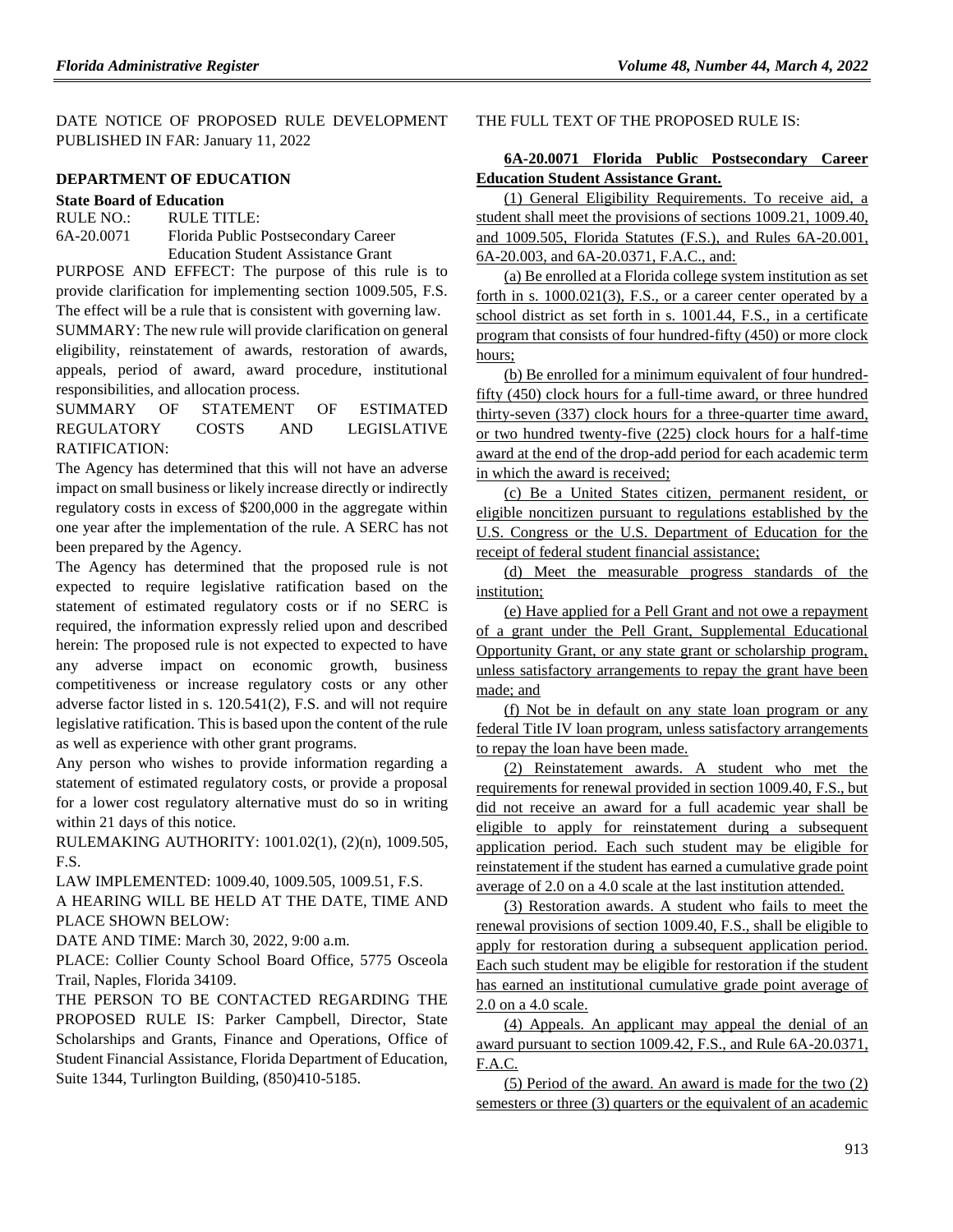year. An award may be made for an additional term in the summer if the student was enrolled during one of the prior two (2) semesters or three (3) quarters or the equivalent within an academic year.

(6) Award procedures.

(a) The institution must make preliminary determinations of student eligibility based on information it receives from the need analysis processor, cumulative grade point average, and earned credit information.

(b) The institution must prioritize students within one term of certificate completion for summer awards.

(c) A student's award shall not exceed the demonstrated unmet need.

(d) When estimating individual award amounts, institutions shall take into consideration a standard cost of education budget, expected family contribution, and estimated Pell Grant award amounts.

(e) Each institution shall verify the eligibility of such students and provide individual award notices to the students.

(7) Institutional responsibilities.

(a) Reporting. Within thirty (30) days of the end of the institution's regular drop/add period for each term, institutions shall report to the Florida Department of Education:

1. The social security number and amount awarded to each student; and

2. The social security number of each student who is eligible for the grant, but who was not awarded grant funds.

(b) Refunds. Institutions must remit refunds with accompanying documentation to the department within sixty (60) days of the end of the institution's regular spring term registration period or within sixty (60) days of the date of the transmittal of supplemental warrants. Exceptions to the refund deadline may be granted to institutions if the institution submits documentation of plans to disburse subsequent summer term awards to the department within sixty (60) days of the end of the intitution's regular spring term registration period.

(c) Summer Term Reporting and Refunds. Each institution using summer term funds must report to the department within thirty (30) days of the end of institution's regular drop/add period, the social security number and amount awarded to each student. Institutions using funds for the summer term must remit refunds and submit accompanying documentation to the department within thirty (30) days after the end of the summer term.

(8) Allocations. Each institution will receive a minimum base allocation of ninety (90) percent of disbursements for the prior fiscal year or a proportional amount when funds are insufficient to make such allocation. From remaining funds, each institution will receive a proportional amount based on the average number of FTE disbursed students and total unduplicated number of otherwise eligible students reported for the prior three (3) years.

Rulemaking Authority 1001.02(1), (2)(n), 1009.505(5) FS. Law Implemented 1009.40, 1009.505 FS. History-New

NAME OF PERSON ORIGINATING PROPOSED RULE: Parker Campbell, Director, State Scholarships and Grants, Finance and Operations.

NAME OF AGENCY HEAD WHO APPROVED THE PROPOSED RULE: Richard Corcoran, Commissioner, Department of Education.

DATE PROPOSED RULE APPROVED BY AGENCY HEAD: February 28, 2022

DATE NOTICE OF PROPOSED RULE DEVELOPMENT PUBLISHED IN FAR: September 13, 2021

# **[DEPARTMENT OF BUSINESS AND PROFESSIONAL](https://www.flrules.org/gateway/department.asp?id=61)  [REGULATION](https://www.flrules.org/gateway/department.asp?id=61)**

#### **[Board of Accountancy](https://www.flrules.org/gateway/organization.asp?id=280)**

| RULE NOS.:  | <b>RULE TITLES:</b>    |
|-------------|------------------------|
| 61H1-30.010 | <b>Active License</b>  |
| 61H1-30.020 | Delinquent License     |
| 61H1-30.030 | Null and Void License  |
| 61H1-30.040 | Inactive License       |
| 61H1-30.050 | License Relinquishment |

PURPOSE AND EFFECT: The Board proposes new rules to clarify the active license, delinquent license, null and void license, inactive license, and license relinquishment.

SUMMARY: The proposed new rules clarify the active license, delinquent license, null and void license, inactive license, and license relinquishment.

SUMMARY OF STATEMENT OF ESTIMATED REGULATORY COSTS AND LEGISLATIVE RATIFICATION:

The Agency has determined that this will not have an adverse impact on small business or likely increase directly or indirectly regulatory costs in excess of \$200,000 in the aggregate within one year after the implementation of the rule. A SERC has not been prepared by the Agency.

The Agency has determined that the proposed rule is not expected to require legislative ratification based on the statement of estimated regulatory costs or if no SERC is required, the information expressly relied upon and described herein: During discussion of the economic impact of this rule at its Board meeting, the Board concluded that this rule change will not have any impact on licensees and their businesses or the businesses that employ them. The rule will not increase any fees, business costs, personnel costs, will not decrease profit opportunities, and will not require any specialized knowledge to comply. This change will not increase any direct or indirect regulatory costs. Hence, the Board determined that a Statement of Estimated Regulatory Costs (SERC) was not necessary and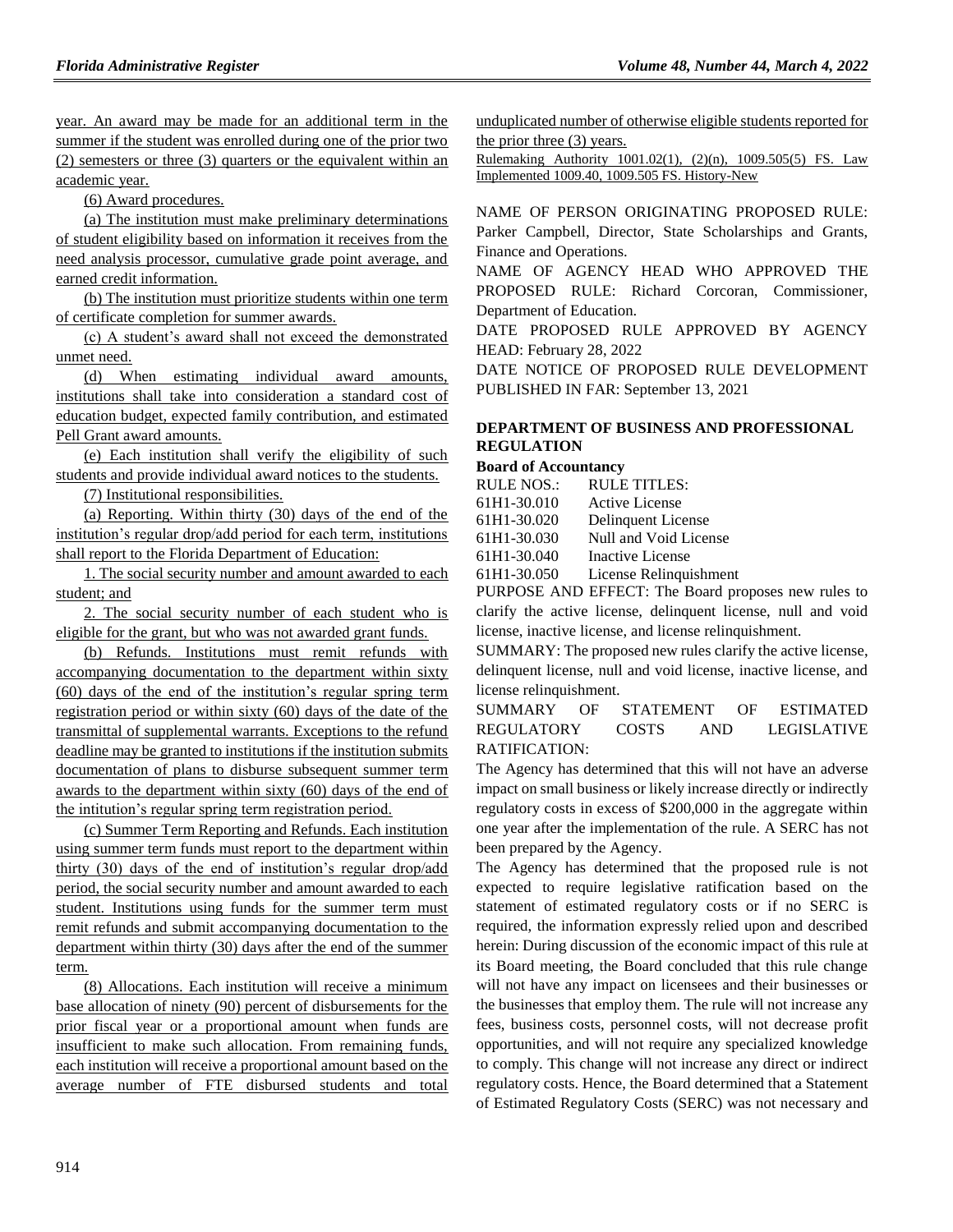that the rule will not require ratification by the Legislature. No person or interested party submitted additional information regarding the economic impact at that time.

Any person who wishes to provide information regarding a statement of estimated regulatory costs, or provide a proposal for a lower cost regulatory alternative must do so in writing within 21 days of this notice.

RULEMAKING AUTHORITY: [455.213,](https://www.flrules.org/gateway/statute.asp?id=455.213) [455.227,](https://www.flrules.org/gateway/statute.asp?id=%20455.227) [455.271,](https://www.flrules.org/gateway/statute.asp?id=%20455.271) [473.304,](https://www.flrules.org/gateway/statute.asp?id=%20473.304) [473.308,](https://www.flrules.org/gateway/statute.asp?id=%20473.308) [473.311,](https://www.flrules.org/gateway/statute.asp?id=%20473.311) [473.312,](https://www.flrules.org/gateway/statute.asp?id=%20473.312) [473.313 FS.](https://www.flrules.org/gateway/statute.asp?id=%20473.313%20FS.)

LAW IMPLEMENTED: [455.213,](https://www.flrules.org/gateway/statute.asp?id=455.213) [455.227\(1\)\(f\),](https://www.flrules.org/gateway/statute.asp?id=%20455.227(1)(f)) [455.271,](https://www.flrules.org/gateway/statute.asp?id=%20455.271) [473.311,](https://www.flrules.org/gateway/statute.asp?id=%20473.311) [473.312,](https://www.flrules.org/gateway/statute.asp?id=%20473.312) [473.313 FS.](https://www.flrules.org/gateway/statute.asp?id=%20473.313%20FS.)

IF REQUESTED WITHIN 21 DAYS OF THE DATE OF THIS NOTICE, A HEARING WILL BE SCHEDULED AND ANNOUNCED IN THE FAR.

THE PERSON TO BE CONTACTED REGARDING THE PROPOSED RULE IS: Roger Scarborough, Division Director, Board of Accountancy, 240 NW 76th Dr., Suite A, Gainesville, Florida 32607, Roger.Scarborough@myfloridalicense.com.

#### THE FULL TEXT OF THE PROPOSED RULE IS:

#### 61H1-30.010 Active License

A licensee may practice in the profession of certified public accounting, pursuant to section 455.271(1), F.S., only if the license of the licensee is active. To maintain a current active license, a licensee is required to pay applicable fees pursuant to Chapter 61H1-31, F.A.C. Individual licensees shall also comply with the continuing professional education (CPE) criteria regarding license renewals.

Rulemaking Authority 455.271, 473.304, 473.312 FS. Law Implemented 455.271, 455.213, 473.312 FS. History–New .

#### 61H1-30.020 Delinquent License

(1) Failure of a licensee to renew the license before the license expires, pursuant to section

455.271(5), F.S., shall cause the license to become delinquent immediately following expiration of the most current licensure cycle. Pursuant to Rule 61H1-33.006, F.A.C.:

(a) A license becomes delinquent when the licensee fails to renew and pay the applicable renewal fee by the deadline of December 31 of any renewal cycle.

(b) Licensees who pay renewal fees after March 15, in addition to incurring a penalty fee, are required to submit a request to the Department to reactivate the license.

(2) A licensee seeking reactivation shall complete the CPA Change of Status form (DBPR CPA 7, Effective June 2021), which is hereby incorporated in Rule 61-35.003, F.A.C., and comply with the requirements stated therein, including the completion of the applicable CPE hours, reporting the same hours using the CPE Reporting Form # CPA 41 and submitting certificates of completion for each course listed. The form is provided by the Department and available on the Department's website and at the Board office located at 240 N. W. 76<sup>th</sup> Drive, Suite A, Gainesville, FL 32607-6655.

Rulemaking Authority 455.271, 473.311 FS. Law Implemented 455.213, 455.271, 473.311, 473.312 FS. History–New .

#### 61H1- 30.030 Null and VoidLicense

(1) A license that remains in a delinquent status for two years, pursuant to section 455.271(6), F.S., automatically becomes null and void.

(2) A null and void license is only eligible for a change of status, pursuant to the reinstatement terms set forth in section 473.313 (5) F.S. .

(3) A null and void license, subject to board review and clearance, may be reinstated pursuant to section 473.313(5), F.S. An applicant seeking reinstatement of a null and void license shall:

(a) Complete the Application for Reinstatement of Null and Void License (DBPR CPA 9, Effective June 2021). The form, which is hereby incorporated by reference in Rule 61-35.003, F.A.C., is provided by the Department and available on the Department's website and at the Board office located at 240 N. W. 76<sup>th</sup> Drive, Suite A, Gainesville, FL 32607-6655. The applicant is required to include with the application a personal statement regarding the cause and circumstances resulting in the null and void license;

(b) Pay applicable fees pursuant to Rules 61H1-31.015, 61H1-31.003, and 61H1-31.004, F.A.C.; and

(c) Complete continuing professional education (CPE) as referenced in subparagraph (3) of this rule. An applicant is not required to provide proof of CPE completion prior to board review of the application; however, the applicant must complete all required hours prior to the reinstatement of the license.

(4) An applicant, whose application been approved by the board, shall submit the Continuing Professional Education Reporting form (DBPR CPA 41, Effective June 2021), which is incorporated by reference in Rule 61-35.003, F.A.C. The form is provided by the Department and available on the Department's website and at the Board office located at 240 N. W. 76<sup>th</sup> Drive, Suite A, Gainesville, FL 32607-6655. The applicant shall provide proof of completion of CPE hours as follows:

(a) 120 CPE hours for the reinstatement of the null and void license to delinquent

status, consisting of 30 hours in accounting and auditing, 8 hours in board approved ethics, and no more than 30 hours in behavioral subjects; and

(b) 120 CPE hours for the reactivation from the delinquent status to current active status, consisting of 30 hours in accounting and auditing, 8 hours in board approved ethics, and no more than 30 hours in behavioral subjects.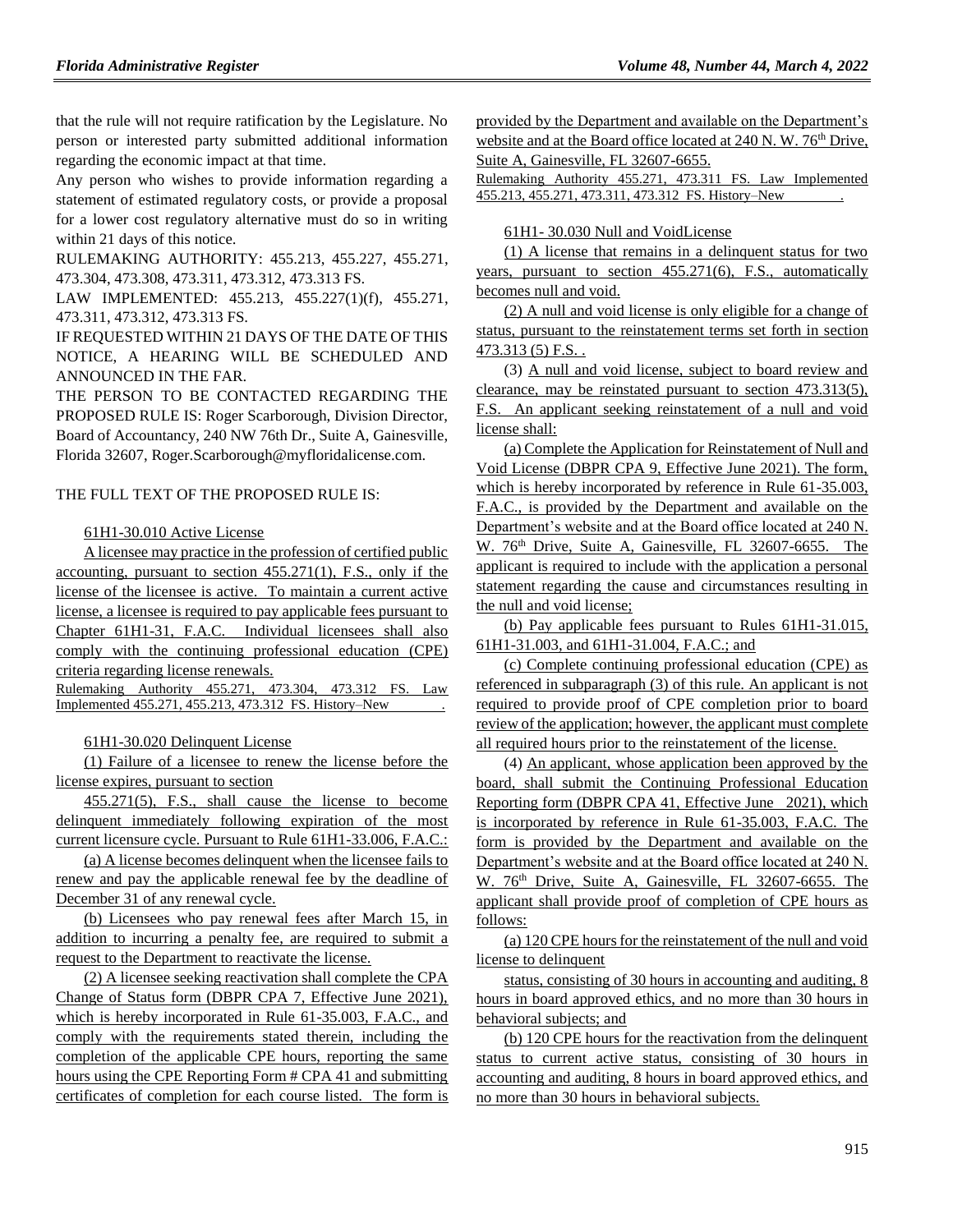(5) In lieu of reinstatement, applicants with a null and void license may apply for licensure

pursuant to section 473.308, F.S., by one the following methods:

(a) Licensure by Endorsement, if applicable; or

(b) Licensure by Examination.

Rulemaking Authority 455.213, 455.271, 473.304, 473.308, 473.312, 473.313(5) FS. Law Implemented 455.213, 455.271, 473.312, 473.313 FS. History–New .

61H1-30.040 Inactive License

(1) A license does not automatically become inactive. The licensee must elect to change the licensure status by paying a change of status, application, and other applicable fees, depending on the status of the license, pursuant to Chapter 61H1-31, F.A.C. The licensee shall also complete the Change of Status form (DBPR CPA 7, Effective June 2021), which is hereby incorporated in Rule 61-35.003, F.A.C. The CPE requirements are suspended during the period the license is inactive.

(2) A licensee with a current or delinquent active license may elect to become inactive at any time by complying with the criteria set forth in subparagraph (1) of this rule, unless otherwise encumbered or prohibited from doing so pursuant to disciplinary action.

(3) A licensee with an inactive license may reactivate the license to active status at any time, by completing the CPA Change of Status form (DBPR CPA 7, Effective June 2021), which is hereby incorporated in Rule 61-35.003, F.A.C., and comply with the requirements stated therein, including the completion of the applicable CPE hours, reporting the same hours using the CPE Reporting Form # CPA 41 and submitting certificates of completion for each course listed. The form is provided by the Department and available on the Department's website and at the Board office located at 240 N. W. 76<sup>th</sup> Drive, Suite A, Gainesville, FL 32607-6655.

(4) A licensee with a delinquent license, may reactivate the license to a current active status by paying the fees and satisfying the requirements set forth in subparagraph (3), and must also pay the applicable deliquent fee pursuant to Chapter 61H1-31, F.A.C. A timely election of inactive status while the license is delinquent prevents an automatic licensure status change from delinquent to null and void.

Rulemaking Authority 455.271, 473.304, 473.311 FS. Law Implemented 455.213, 455.271, 473.311, 473.312 FS. History–New .

### 61H1-30.050 License Relinquishment

(1) A licensee with a current active or current inactive license, which is not otherwise encumbered by discipline, may elect to voluntarily relinquish the license administratively by submitting to the Department the CPA Change of Status form (DBPR CPA 7, Effective June 2021), which is hereby incorporated in Rule 61-35.003, F.A.C.

(2) The licensing authority, pursuant to section 455.271(1)(f), F.S., may accept a licensee's relinquishment of a license as a form of discipline during the course of any disciplinary proceeding or action. A license encumbered by discipline resulting in disciplinary relinquishment shall be construed as action against the licensee.

Rulemaking Authority 455.227, 455.271, 473.304, 473.311 FS. Law Implemented 455.227(1)(f), 455.213, 455.271, 473.311, 473.312 FS. History–New .

NAME OF PERSON ORIGINATING PROPOSED RULE: Board of Accountancy

NAME OF AGENCY HEAD WHO APPROVED THE PROPOSED RULE: Board of Accountancy

DATE PROPOSED RULE APPROVED BY AGENCY HEAD: December 17, 2021

DATE NOTICE OF PROPOSED RULE DEVELOPMENT PUBLISHED IN FAR: February 9, 2022

# Section III

Notice of Changes, Corrections and **Withdrawals** 

### **[DEPARTMENT OF EDUCATION](https://www.flrules.org/gateway/department.asp?id=6)**

#### **[State Board of Education](https://www.flrules.org/gateway/organization.asp?id=195)**

| RULE NO.: | <b>RULE TITLE:</b> |
|-----------|--------------------|
|-----------|--------------------|

[6A-1.094124](https://www.flrules.org/gateway/ruleNo.asp?id=6A-1.094124) Required Instruction Planning and Reporting NOTICE OF WITHDRAWAL

Notice is hereby given that the above rule, as noticed in Vol. 48 No. 42, March 2, 2022 issue of the Florida Administrative Register has been withdrawn.

# **[DEPARTMENT OF BUSINESS AND PROFESSIONAL](https://www.flrules.org/gateway/department.asp?id=61)  [REGULATION](https://www.flrules.org/gateway/department.asp?id=61)**

RULE NO.: RULE TITLE:

[61-35.006:](https://www.flrules.org/gateway/ruleNo.asp?id=61-35.006) Florida Barbers' Departmental Forms NOTICE OF CHANGE

Notice is hereby given that the following changes have been made to the proposed rule in accordance with subparagraph 120.54(3)(d)1., F.S., published in Vol. 47 No. 223, November 17, 2021 issue of the Florida Administrative Register.

A subsequent notice of change was published in Vol. 48 No. 18, January 27, 2022. The changes are in response to written comments submitted by the staff of the Joint Administrative Procedures Committee in a letter dated January 31, 2022. The changes are as follows:

Incorporated by reference Form DBPR BAR 1, Application for Initial License by Examination Based on Florida Education, the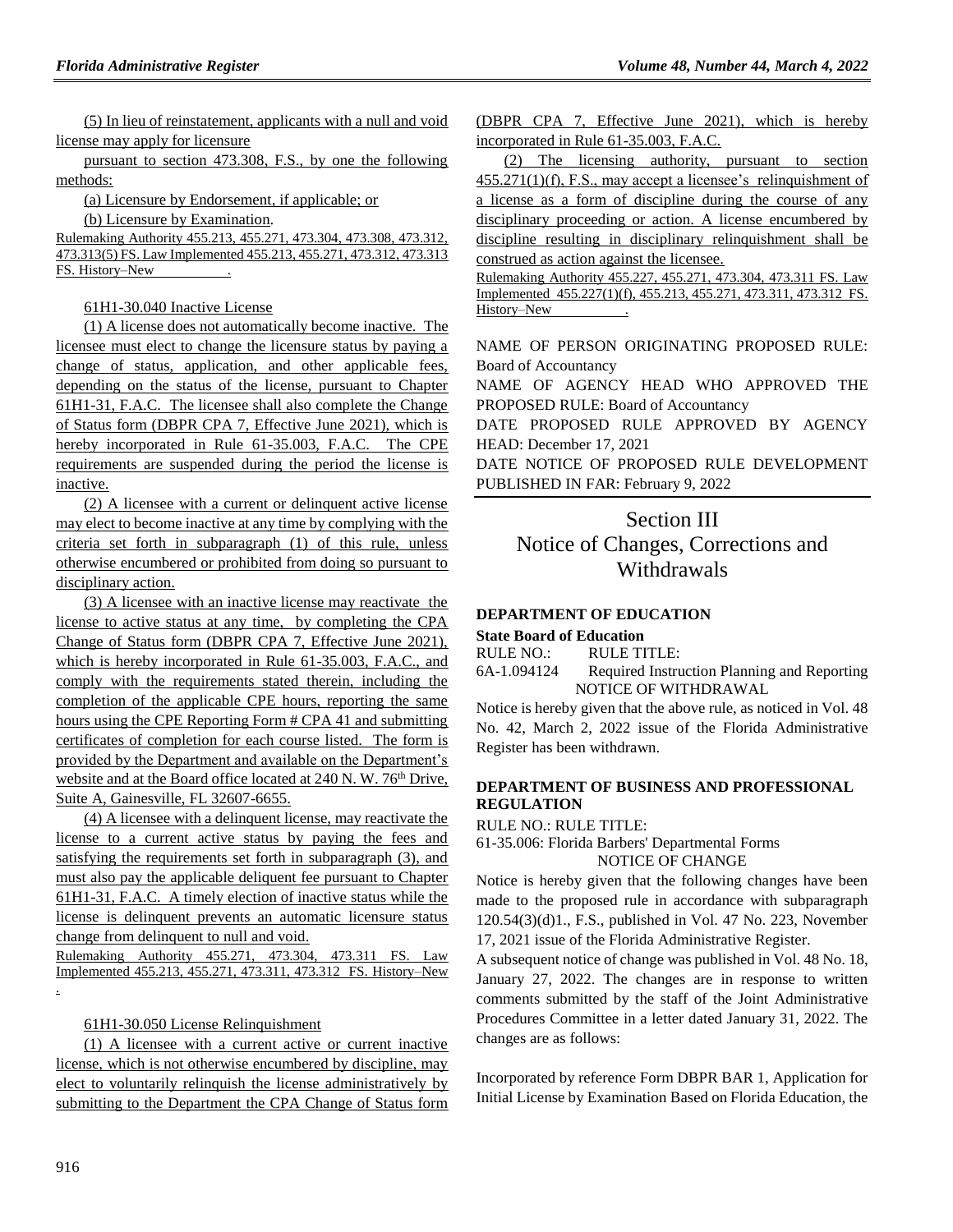Department includes changes on page 1, Instructions- No. 1.,c.ii. The instructions have been updated to provide clarification and have been amended to state "Complete a minimum of 900 hours of training at a Florida barbering school, in the subjects set forth in rule 61G3-16.001(3)(b), F.A.C., to include, 225 hours of Florida Laws and Rules, 270 hours of Safety, Sanitation and Sterilization, 90 hours of Hair Structure Chemistry, 135 hours of hair cutting- Taper Cuts and Style Cuts (to include blow drying), 45 hours of Shampooing, 90 hours of Chemical Services (to include permanent weaving; coloring and bleaching; and hair relaxing and curling), and 45 hours of Shaving, Beard and Mustache Trimming.

Incorporated by reference Form DBPR BAR 4, Application for License by Endorsement, the Department includes changes on page 1, Instructions- No. 1., c.,iii. The instructions have been updated to provide clarification and have been amended to state "Complete a minimum of 900 hours of training at a Florida barbering school, in the subjects set forth in rule 61G3- 16.001(3)(b), F.A.C. , to include, 225 hours of Florida Laws and Rules, 270 hours of Safety, Sanitation and Sterilization, 90 hours of Hair Structure Chemistry, 135 hours of hair cutting-Taper Cuts and Style Cuts (to include blow drying), 45 hours of Shampooing, 90 hours of Chemical Services (to include permanent weaving; coloring and bleaching; and hair relaxing and curling), and 45 hours of Shaving, Beard and Mustache Trimming.

# Section IV Emergency Rules

# NONE

# Section V Petitions and Dispositions Regarding Rule Variance or Waiver

[DEPARTMENT OF HEALTH](https://www.flrules.org/gateway/department.asp?id=64)

[Board of Optometry](https://www.flrules.org/gateway/organization.asp?id=304)

RULE NO. RULE TITLE:

[64B13-4.001E](https://www.flrules.org/gateway/ruleNo.asp?id=64B13-4.001)xamination Requirements

The Board of Optometry hereby gives notice: of the issuance of an Order regarding the Petition for Waiver or Variance, which was filed on October 25, 2021, by Mats Jaslow. Petitioner was seeking a waiver or variance from subparagraphs 64B13-  $4.001(1)(d)2$ . and 3., F.A.C., entitled, "Examination Requirements" which states in part that the licensure examination authorized in subsection 463.006(2), F.S., shall consist of four parts with one being the Florida Practical Examination. The Florida Practical Examination shall consist

of three (3) tested skills and the Board requires passage of all three (3) skills on the same test attempt. The three (3) skills are Biomicroscopy, Binocular Indirect Ophthalmoscopy, Dilated Biomicroscopy and Non-Contact Fundus Lens Evaluation and are weighted equally. The passing score for each skill shall be seventy-five percent (75%) or better, and a passing score on each of the three (3) skills must be obtained on the same test attempt. The Notice was published in Volume 47, No. 211, of the Florida Administrative Register, on October 29, 2021.

The Board considered the instant Petition at a duly-noticed public virtual meeting held November 16, 2021. The Board's Order, filed on November 22, 2021, denied the petition finding that Petitioner had failed to establish that the purpose of the underlying statute would be met by granting a variance or waiver from subparagraphs  $64B13-4.001(1)(d)2$ . and 3., F.A.C. The Board further finds that Petitioner failed to establish that applying the requirements of the aforementioned rule to petitioner's circumstances would violate principles of fairness and impose substantial hardship.

A copy of the Order or additional information may be obtained by contacting: Joe R. Baker, Jr., Acting Executive Director, Board of Optometry, 4052 Bald Cypress Way, Bin # C07, Tallahassee, Florida 32399-3257, telephone: (850)488-0595, or by electronic mail: MQA.Optometry@flhealth.gov.

#### [DEPARTMENT OF HEALTH](https://www.flrules.org/gateway/department.asp?id=64)

[Board of Optometry](https://www.flrules.org/gateway/organization.asp?id=304)

RULE NO.: RULE TITLE:

[64B13-4.001E](https://www.flrules.org/gateway/ruleNo.asp?id=64B13-4.001)xamination Requirements

The Board of Optometry hereby gives notice: of the issuance of an Order regarding the Petition for Waiver or Variance, which was filed on December 3, 2021, by Ashley Ireland. Petitioner was seeking a waiver or variance from subparagraphs 64B13- 4.001(1)(d)2. and 3., F.A.C., entitled, "Examination Requirements" which states in part that the licensure examination authorized in section 463.006(2), F.S., shall consist of four parts with one being the Florida Practical Examination. The Florida Practical Examination shall consist of three (3) tested skills and the Board requires passage of all three (3) skills on the same test attempt. The three (3) skills are Biomicroscopy, Binocular Indirect Ophthalmoscopy, Dilated Biomicroscopy and Non-Contact Fundus Lens Evaluation and are weighted equally. The passing score for each skill shall be seventy-five percent (75%) or better, and a passing score on each of the three (3) skills must be obtained on the same test attempt. The Notice was published in Volume 47, No. 238, of the Florida Administrative Register, on December 10, 2021.

The Board considered the instant Petition at a duly-noticed public meeting held January 14, 2022, in Lake Mary, Florida. The Board's Order, filed on February 24, 2022, denied the petition finding that Petitioner had failed to establish that the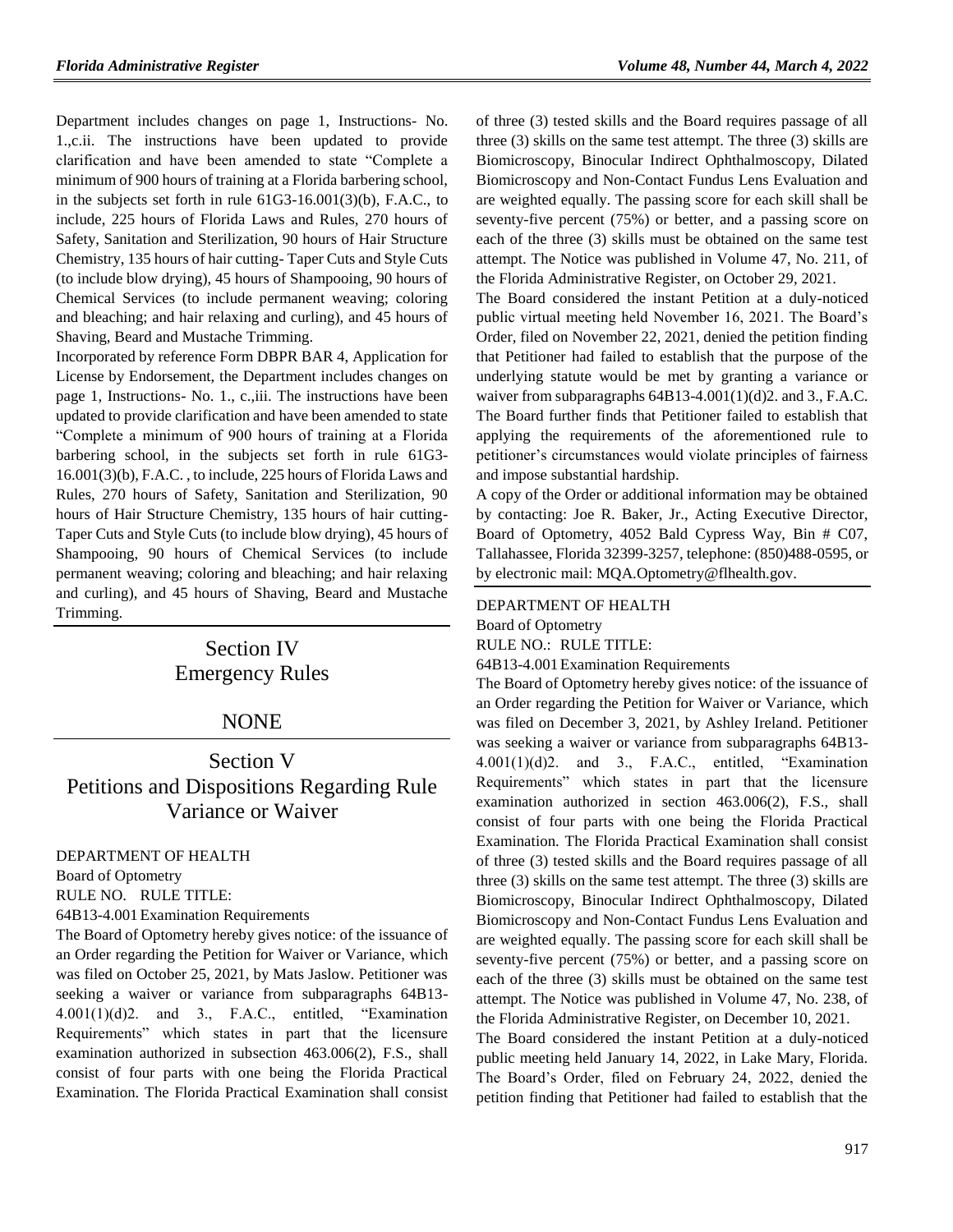purpose of the underlying statute would be met by granting a variance or waiver from subparagraphs  $64B13-4.001(1)(d)2$ . and 3., F.A.C. The Board further finds that Petitioner failed to establish that applying the requirements of the aforementioned rule to petitioner's circumstances would violate principles of fairness and impose substantial hardship.

A copy of the Order or additional information may be obtained by contacting: Joe R. Baker, Jr., Acting Executive Director, Board of Optometry, 4052 Bald Cypress Way, Bin # C07, Tallahassee, Florida 32399-3257, telephone: (850)488-0595, or by electronic mail: MQA.Optometry@flhealth.gov.

#### [DEPARTMENT OF HEALTH](https://www.flrules.org/gateway/department.asp?id=64)

[Board of Optometry](https://www.flrules.org/gateway/organization.asp?id=304)

RULE NO.: RULE TITLE:

[64B13-4.001E](https://www.flrules.org/gateway/ruleNo.asp?id=64B13-4.001)xamination Requirements

The Board of Optometry hereby gives notice: of the issuance of an Order regarding the Petition for Waiver or Variance, which was filed on December 28, 2021, by Jake Dubin. Petitioner was seeking a waiver or variance from subparagraphs 64B13-  $4.001(1)(d)2$ . and 3., F.A.C., entitled, "Examination Requirements" which states in part that the licensure examination authorized in subsection 463.006(2), F.S., shall consist of four parts with one being the Florida Practical Examination. The Florida Practical Examination shall consist of three (3) tested skills and the Board requires passage of all three (3) skills on the same test attempt. The three (3) skills are Biomicroscopy, Binocular Indirect Ophthalmoscopy, Dilated Biomicroscopy and Non-Contact Fundus Lens Evaluation and are weighted equally. The passing score for each skill shall be seventy-five percent (75%) or better, and a passing score on each of the three (3) skills must be obtained on the same test attempt. The Notice was published in Volume 48, No. 05, of the Florida Administrative Register, on January 7, 2022.

The Board considered the instant Petition at a duly-noticed public meeting held January 14, 2022, in Lake Mary, Florida. The Board's Order, filed on February 24, 2022, denied the petition finding that Petitioner had failed to establish that the purpose of the underlying statute would be met by granting a variance or waiver from subparagraphs 64B13-4.001(1)(d)2. and 3., F.A.C. The Board further finds that Petitioner failed to establish that applying the requirements of the aforementioned rule to petitioner's circumstances would violate principles of fairness and impose substantial hardship.

A copy of the Order or additional information may be obtained by contacting: Joe R. Baker, Jr., Acting Executive Director, Board of Optometry, 4052 Bald Cypress Way, Bin # C07, Tallahassee, Florida 32399-3257, telephone: (850)488-0595, or by electronic mail: MQA.Optometry@flhealth.gov.

#### [DEPARTMENT OF HEALTH](https://www.flrules.org/gateway/department.asp?id=64)

[Board of Optometry](https://www.flrules.org/gateway/organization.asp?id=304)

RULE NO.: RULE TITLE:

[64B13-4.001E](https://www.flrules.org/gateway/ruleNo.asp?id=64B13-4.001)xamination Requirements

The Board of Optometry hereby gives notice: of the issuance of an Order regarding the Petition for Waiver or Variance, which was filed on December 28, 2021, by Stephanie Cuellar. Petitioner was seeking a waiver or variance from subparagraphs 64B13-4.001(1)(d)2. and 3., F.A.C., entitled, "Examination Requirements" which states in part that the licensure examination authorized in subsection 463.006(2), F.S., shall consist of four parts with one being the Florida Practical Examination. The Florida Practical Examination shall consist of three (3) tested skills and the Board requires passage of all three (3) skills on the same test attempt. The three (3) skills are Biomicroscopy, Binocular Indirect Ophthalmoscopy, Dilated Biomicroscopy and Non-Contact Fundus Lens Evaluation and are weighted equally. The passing score for each skill shall be seventy-five percent (75%) or better, and a passing score on each of the three (3) skills must be obtained on the same test attempt. The Notice was published in Volume 48, No. 07, of the Florida Administrative Register, on January 11, 2022.

The Board considered the instant Petition at a duly-noticed public meeting held January 14, 2022, in Lake Mary, Florida. The Board's Order, filed on February 24, 2022, denied the petition finding that Petitioner had failed to establish that the purpose of the underlying statute would be met by granting a variance or waiver from subparagraphs 64B13-4.001(1)(d)2. and 3., F.A.C. The Board further finds that Petitioner failed to establish that applying the requirements of the aforementioned rule to petitioner's circumstances would violate principles of fairness and impose substantial hardship.

A copy of the Order or additional information may be obtained by contacting: Joe R. Baker, Jr., Acting Executive Director, Board of Optometry, 4052 Bald Cypress Way, Bin # C07, Tallahassee, Florida 32399-3257, telephone: (850)488-0595, or by electronic mail: [MQA.Optometry@flhealth.gov.](mailto:MQA.Optometry@flhealth.gov)

[DEPARTMENT OF HEALTH](https://www.flrules.org/gateway/department.asp?id=64) [Board of Optometry](https://www.flrules.org/gateway/organization.asp?id=304) RULE NO.: RULE TITLE: [64B13-4.001E](https://www.flrules.org/gateway/ruleNo.asp?id=64B13-4.001)xamination Requirements

The Board of Optometry hereby gives notice: of the issuance of an Order regarding the Petition for Waiver or Variance, which was filed on December 28, 2021, by Nathan Climo. Petitioner was seeking a waiver or variance from subparagraphs 64B13- 4.001(1)(d)2. and 3., F.A.C., entitled, "Examination Requirements" which states in part that the licensure examination authorized in subsection 463.006(2), F.S., shall consist of four parts with one being the Florida Practical Examination. The Florida Practical Examination shall consist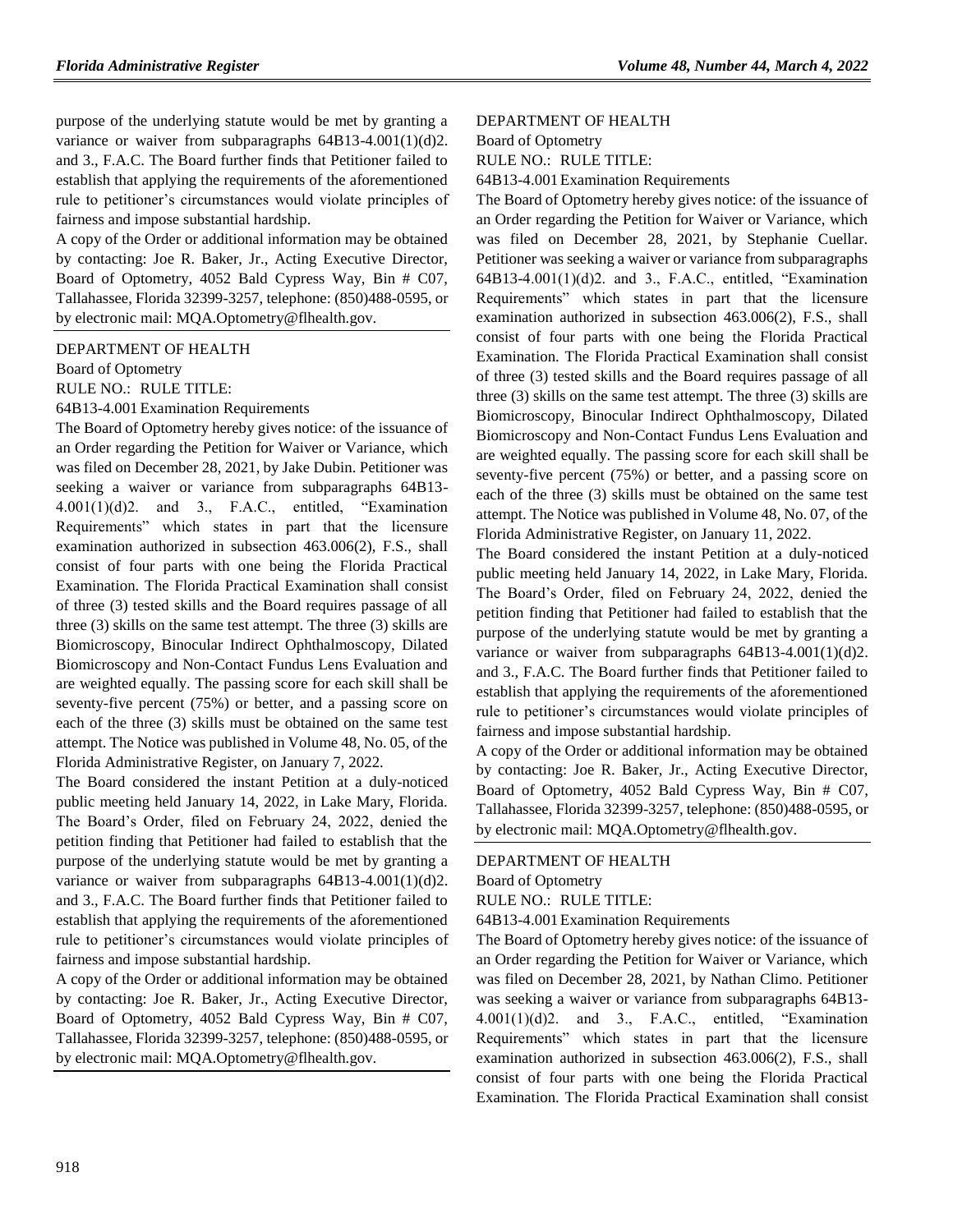of three (3) tested skills and the Board requires passage of all three (3) skills on the same test attempt. The three (3) skills are Biomicroscopy, Binocular Indirect Ophthalmoscopy, Dilated Biomicroscopy and Non-Contact Fundus Lens Evaluation and are weighted equally. The passing score for each skill shall be seventy-five percent (75%) or better, and a passing score on each of the three (3) skills must be obtained on the same test attempt. The Notice was published in Volume 48, No. 05, of the Florida Administrative Register, on January 7, 2022.

The Board considered the instant Petition at a duly-noticed public meeting held January 14, 2022, in Lake Mary, Florida. The Board's Order, filed on February 24, 2022, denied the petition finding that Petitioner had failed to establish that the purpose of the underlying statute would be met by granting a variance or waiver from subparagraphs  $64B13-4.001(1)(d)2$ . and 3., F.A.C. The Board further finds that Petitioner failed to establish that applying the requirements of the aforementioned rule to petitioner's circumstances would violate principles of fairness and impose substantial hardship.

A copy of the Order or additional information may be obtained by contacting: Joe R. Baker, Jr., Acting Executive Director, Board of Optometry, 4052 Bald Cypress Way, Bin # C07, Tallahassee, Florida 32399-3257, telephone: (850)488-0595, or by electronic mail: MQA.Optometry@flhealth.gov.

#### [DEPARTMENT OF HEALTH](https://www.flrules.org/gateway/department.asp?id=64)

[Board of Optometry](https://www.flrules.org/gateway/organization.asp?id=304)

RULE NO.: RULE TITLE:

[64B13-4.001E](https://www.flrules.org/gateway/ruleNo.asp?id=64B13-4.001)xamination Requirements

The Board of Optometry hereby gives notice: of the issuance of an Order regarding the Petition for Waiver or Variance, which was filed on December 28, 2021, by Veronia Abadeer. Petitioner was seeking a waiver or variance from subparagraphs 64B13-4.001(1)(d)2. and 3., F.A.C., entitled, "Examination Requirements" which states in part that the licensure examination authorized in subsection 463.006(2), F.S., shall consist of four parts with one being the Florida Practical Examination. The Florida Practical Examination shall consist of three (3) tested skills and the Board requires passage of all three (3) skills on the same test attempt. The three (3) skills are Biomicroscopy, Binocular Indirect Ophthalmoscopy, Dilated Biomicroscopy and Non-Contact Fundus Lens Evaluation and are weighted equally. The passing score for each skill shall be seventy-five percent (75%) or better, and a passing score on each of the three (3) skills must be obtained on the same test attempt. The Notice was published in Volume 48, No. 05, of the Florida Administrative Register, on January 7, 2022.

The Board considered the instant Petition at a duly-noticed public meeting held January 14, 2022, in Lake Mary, Florida. The Board's Order, filed on February 24, 2022, denied the petition finding that Petitioner had failed to establish that the

purpose of the underlying statute would be met by granting a variance or waiver from subparagraphs 64B13-4.001(1)(d)2. and 3., F.A.C. The Board further finds that Petitioner failed to establish that applying the requirements of the aforementioned rule to petitioner's circumstances would violate principles of fairness and impose substantial hardship.

A copy of the Order or additional information may be obtained by contacting: Joe R. Baker, Jr., Acting Executive Director, Board of Optometry, 4052 Bald Cypress Way, Bin # C07, Tallahassee, Florida 32399-3257, telephone: (850)488-0595, or by electronic mail: MQA.Optometry@flhealth.gov.

#### [DEPARTMENT OF HEALTH](https://www.flrules.org/gateway/department.asp?id=64)

[Board of Optometry](https://www.flrules.org/gateway/organization.asp?id=304)

RULE NO.: RULE TITLE:

[64B13-4.001E](https://www.flrules.org/gateway/ruleNo.asp?id=64B13-4.001)xamination Requirements

The Board of Optometry hereby gives notice: of the issuance of an Order regarding the Petition for Waiver or Variance, which was filed on December 2, 2021, by Matthew Meredith. Petitioner was seeking a waiver or variance from subparagraphs 64B13-4.001(1)(d)2. and 3., F.A.C., entitled, "Examination Requirements" which states in part that the licensure examination authorized in subsection 463.006(2), F.S., shall consist of four parts with one being the Florida Practical Examination. The Florida Practical Examination shall consist of three (3) tested skills and the Board requires passage of all three (3) skills on the same test attempt. The three (3) skills are Biomicroscopy, Binocular Indirect Ophthalmoscopy, Dilated Biomicroscopy and Non-Contact Fundus Lens Evaluation and are weighted equally. The passing score for each skill shall be seventy-five percent (75%) or better, and a passing score on each of the three (3) skills must be obtained on the same test attempt. The Notice was published in Volume 47, No. 238, of the Florida Administrative Register, on December 10, 2021.

The Board considered the instant Petition at a duly-noticed public virtual meeting on December 14, 2021. The Board's Order, filed on December 29, 2021, granted the petition finding that Petitioner established that the purpose of the underlying statute would be met by granting a variance or waiver from subparagraphs  $64B13-4.001(1)(d)2$ . and 3., F.A.C. The Board further finds that Petitioner established that applying the requirements of the aforementioned rule to petitioner's circumstances would violate principles of fairness and impose substantial hardship.

A copy of the Order or additional information may be obtained by contacting: Joe R. Baker, Jr., Acting Executive Director, Board of Optometry, 4052 Bald Cypress Way, Bin # C07, Tallahassee, Florida 32399-3257, telephone: (850)488-0595, or by electronic mail: MQA.Optometry@flhealth.gov.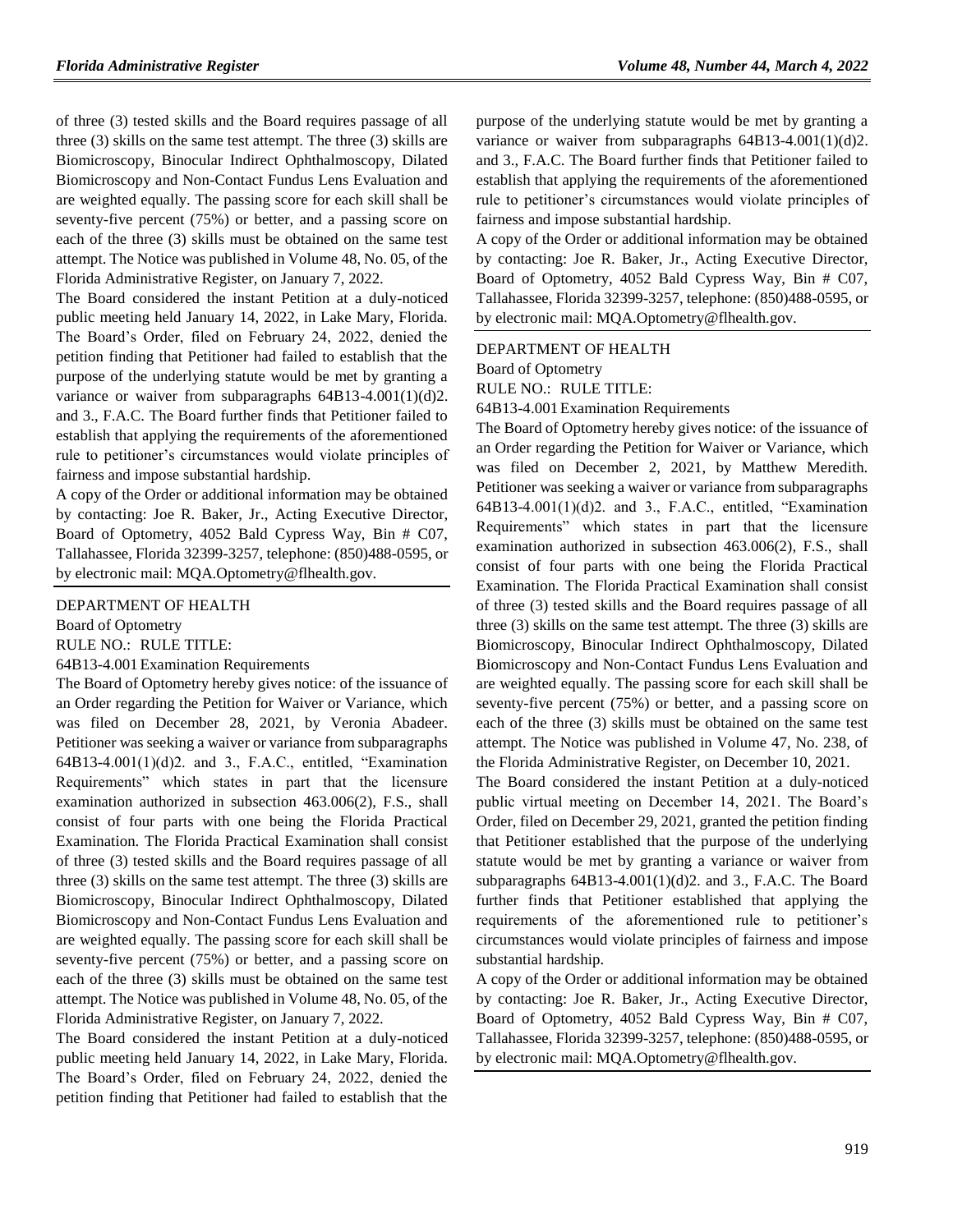#### [DEPARTMENT OF HEALTH](https://www.flrules.org/gateway/department.asp?id=64)

[Board of Optometry](https://www.flrules.org/gateway/organization.asp?id=304) RULE NO.: RULE TITLE:

[64B13-4.001E](https://www.flrules.org/gateway/ruleNo.asp?id=64B13-4.001)xamination Requirements

The Board of Optometry hereby gives notice: of the issuance of an Order regarding the Petition for Waiver or Variance, which was filed on December 1, 2021, by Sandra Rugama. Petitioner was seeking a waiver or variance from subparagraphs 64B13-  $4.001(1)(d)2$ . and 3., F.A.C., entitled, "Examination Requirements" which states in part that the licensure examination authorized in subsection 463.006(2), F.S., shall consist of four parts with one being the Florida Practical Examination. The Florida Practical Examination shall consist of three (3) tested skills and the Board requires passage of all three (3) skills on the same test attempt. The three (3) skills are Biomicroscopy, Binocular Indirect Ophthalmoscopy, Dilated Biomicroscopy and Non-Contact Fundus Lens Evaluation and are weighted equally. The passing score for each skill shall be seventy-five percent (75%) or better, and a passing score on each of the three (3) skills must be obtained on the same test attempt. The Notice was published in Volume 47, No. 238, of the Florida Administrative Register, on December 10, 2021.

The Board considered the instant Petition at a duly-noticed public virtual meeting on December 14, 2021. The Board's Order, filed on December 29, 2021, denied the petition finding that Petitioner had failed to establish that the purpose of the underlying statute would be met by granting a variance or waiver from subparagraphs  $64B13-4.001(1)(d)2$ . and 3., F.A.C. The Board further finds that Petitioner failed to establish that applying the requirements of the aforementioned rule to petitioner's circumstances would violate principles of fairness and impose substantial hardship.

A copy of the Order or additional information may be obtained by contacting: Joe R. Baker, Jr., Acting Executive Director, Board of Optometry, 4052 Bald Cypress Way, Bin # C07, Tallahassee, Florida 32399-3257, telephone: (850)488-0595, or by electronic mail: MQA.Optometry@flhealth.gov.

# Section VI Notice of Meetings, Workshops and Public **Hearings**

# [DEPARTMENT OF AGRICULTURE AND CONSUMER](https://www.flrules.org/gateway/department.asp?id=5)  **[SERVICES](https://www.flrules.org/gateway/department.asp?id=5)**

[Division of Administration](https://www.flrules.org/gateway/organization.asp?id=161)

The CRAFT Foundation, Inc. Technical Working Group committee announces a telephone conference call to which all persons are invited.

DATE AND TIME: Wednesday, March 16, 2022, 1:00 p.m.

PLACE: Attendees may join the meeting via Zoom web conferencing online at

https://us02web.zoom.us/j/85778102912?pwd=WHVRWkpY K0dIWXRaWHJEc1kwaDNHZz09

GENERAL SUBJECT MATTER TO BE CONSIDERED: The CRAFT Foundation Technical Working Group will conduct a meeting to discuss and execute matters including, the design and recommendation of Cycle Three projects.

A copy of the agenda may be obtained by contacting: Tamara Wood at 1(863)698-9276.

Pursuant to the provisions of the Americans with Disabilities Act, any person requiring special accommodations to participate in this workshop/meeting is asked to advise the agency at least 2 days before the workshop/meeting by contacting: Tamara Wood at 1(863)698-9276. If you are hearing or speech impaired, please contact the agency using the Florida Relay Service, 1(800)955-8771 (TDD) or 1(800)955- 8770 (Voice).

For more information, you may contact: Tamara Wood at 1(863)698-9276.

### [STATE BOARD OF ADMINISTRATION](https://www.flrules.org/gateway/department.asp?id=19)

[Florida Prepaid College Board](https://www.flrules.org/gateway/organization.asp?id=47)

The Florida Prepaid College Board announces a public meeting to which all persons are invited.

DATE AND TIME: Tuesday, March 22, 2022, 2:00 p.m. ET

PLACE: The Hermitage Centre, Hermitage Room, 1801 Hermitage Boulevard, Tallahassee, Florida 32308.

GENERAL SUBJECT MATTER TO BE CONSIDERED: To conduct a regular business meeting of the Florida ABLE, Inc. Board. Replaces Notice: 25462517

A copy of the agenda may be obtained by contacting: https://www.myfloridaprepaid.com/about-us/board-reports/or by calling (850)488-8514.

Pursuant to the provisions of the Americans with Disabilities Act, any person requiring special accommodations to participate in this workshop/meeting is asked to advise the agency at least 5 days before the workshop/meeting by contacting: fax a written request to the Florida Prepaid College Board at (850)488-3555. If you are hearing or speech impaired, please contact the agency using the Florida Relay Service, 1(800)955-8771 (TDD) or 1(800)955-8770 (Voice).

#### [STATE BOARD OF ADMINISTRATION](https://www.flrules.org/gateway/department.asp?id=19)

[Florida Prepaid College Board](https://www.flrules.org/gateway/organization.asp?id=47)

The Florida Prepaid College Board announces a public meeting to which all persons are invited.

DATE AND TIME: Tuesday, March 22, 2022, 3:30 p.m. ET PLACE: The Hermitage Centre, Hermitage Room, 1801 Hermitage Boulevard, Tallahassee, Florida 32308.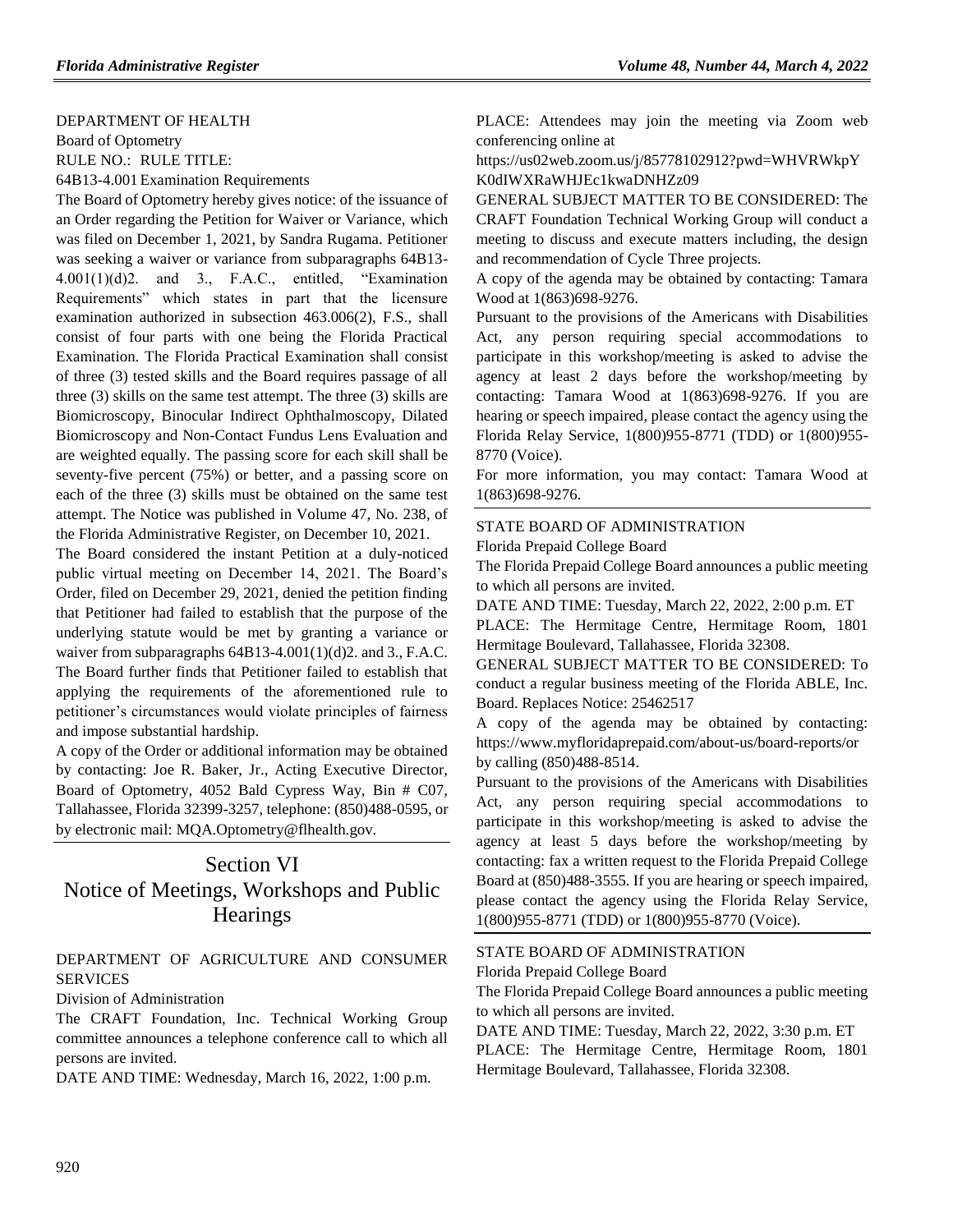GENERAL SUBJECT MATTER TO BE CONSIDERED: To conduct a regular business meeting of the Florida Prepaid College Foundation Board. Replaces Notice: 25462711

A copy of the agenda may be obtained by contacting: https://www.myfloridaprepaid.com/about-us/board-reports/or by calling (850)488-8514.

Pursuant to the provisions of the Americans with Disabilities Act, any person requiring special accommodations to participate in this workshop/meeting is asked to advise the agency at least 5 days before the workshop/meeting by contacting: fax a written request to the Florida Prepaid College Board at (850)488-3555. If you are hearing or speech impaired, please contact the agency using the Florida Relay Service, 1(800)955-8771 (TDD) or 1(800)955-8770 (Voice).

#### [STATE BOARD OF ADMINISTRATION](https://www.flrules.org/gateway/department.asp?id=19)

[Florida Prepaid College Board](https://www.flrules.org/gateway/organization.asp?id=47)

The Florida Prepaid College Board announces a public meeting to which all persons are invited.

DATE AND TIME: Wednesday, March 23, 2022. The Florida Prepaid College Board Investment Committee meeting will begin at 8:30 a.m. ET, or soon thereafter, until completion, followed by the Florida Prepaid College Board meeting.

PLACE: The Hermitage Centre, Hermitage Room, 1801 Hermitage Boulevard, Tallahassee, Florida 32308.

GENERAL SUBJECT MATTER TO BE CONSIDERED: To conduct regular business meetings of the Florida Prepaid College Board Investment Committee and the Florida Prepaid College Board. Replaces Notice: 25462905

A copy of the agenda may be obtained by contacting: https://www.myfloridaprepaid.com/about-us/board-reports/or by calling (850)488-8514.

Pursuant to the provisions of the Americans with Disabilities Act, any person requiring special accommodations to participate in this workshop/meeting is asked to advise the agency at least 5 days before the workshop/meeting by contacting: fax a written request to the Florida Prepaid College Board at (850)488-3555. If you are hearing or speech impaired, please contact the agency using the Florida Relay Service, 1(800)955-8771 (TDD) or 1(800)955-8770 (Voice).

#### [REGIONAL PLANNING COUNCILS](https://www.flrules.org/gateway/department.asp?id=29)

[Central Florida Regional Planning Council](https://www.flrules.org/gateway/organization.asp?id=63)

The Heartland Regional Transportation Planning Organization announces a public meeting to which all persons are invited. DATE AND TIME: March 16, 2022, 10:00 a.m.

PLACE: Lake Placid Government Center, 1069 US 27, Lake Placid, FL 33852

GENERAL SUBJECT MATTER TO BE CONSIDERED: Regular meeting of the Heartland Regional Transportation Planning Organization (HRTPO).

A copy of the agenda may be obtained by contacting: Marybeth Soderstrom, Transportation Director, 1(863)534-7130 ext. 134, or at msoderstrom@cfrpc.org.

Pursuant to the provisions of the Americans with Disabilities Act, any person requiring special accommodations to participate in this workshop/meeting is asked to advise the agency at least 3 days before the workshop/meeting by contacting: Marybeth Soderstrom, Transportation Director, 1(863)534-7130 ext. 134, or at msoderstrom@cfrpc.org. If you are hearing or speech impaired, please contact the agency using the Florida Relay Service, 1(800)955-8771 (TDD) or 1(800)955-8770 (Voice).

If any person decides to appeal any decision made by the Board with respect to any matter considered at this meeting or hearing, he/she will need to ensure that a verbatim record of the proceeding is made, which record includes the testimony and evidence from which the appeal is to be issued.

#### [REGIONAL PLANNING COUNCILS](https://www.flrules.org/gateway/department.asp?id=29)

[Southwest Florida Regional Planning Council](https://www.flrules.org/gateway/organization.asp?id=65)

The Southwest Florida Regional Planning Council announces a public meeting to which all persons are invited.

DATE AND TIME: Thursday, March 17, 2022, 9:00 a.m.

PLACE: The South Florida Water Management District Office: 2301 McGregor Blvd., Ft. Myers, Florida 33901

GENERAL SUBJECT MATTER TO BE CONSIDERED: Quarterly meeting of the Southwest Florida Regional Planning Council, 9:00 a.m.

A copy of the agenda may be obtained by contacting: Rebekah Harp, rharp@swfrpc.org.

Pursuant to the provisions of the Americans with Disabilities Act, any person requiring special accommodations to participate in this workshop/meeting is asked to advise the agency at least 48 hours before the workshop/meeting by contacting: Rebekah Harp, rharp@swfrpc.org. If you are hearing or speech impaired, please contact the agency using the Florida Relay Service, 1(800)955-8771 (TDD) or 1(800)955- 8770 (Voice).

If any person decides to appeal any decision made by the Board with respect to any matter considered at this meeting or hearing, he/she will need to ensure that a verbatim record of the proceeding is made, which record includes the testimony and evidence from which the appeal is to be issued.

For more information, you may contact: Rebekah Harp, rharp@swfrpc.org.

#### [REGIONAL PLANNING COUNCILS](https://www.flrules.org/gateway/department.asp?id=29)

[Southwest Florida Regional Planning Council](https://www.flrules.org/gateway/organization.asp?id=65)

The Southwest Florida Regional Planning Council announces a public meeting to which all persons are invited.

DATE AND TIME: Thursday March 17, 2022, 9:05 a.m.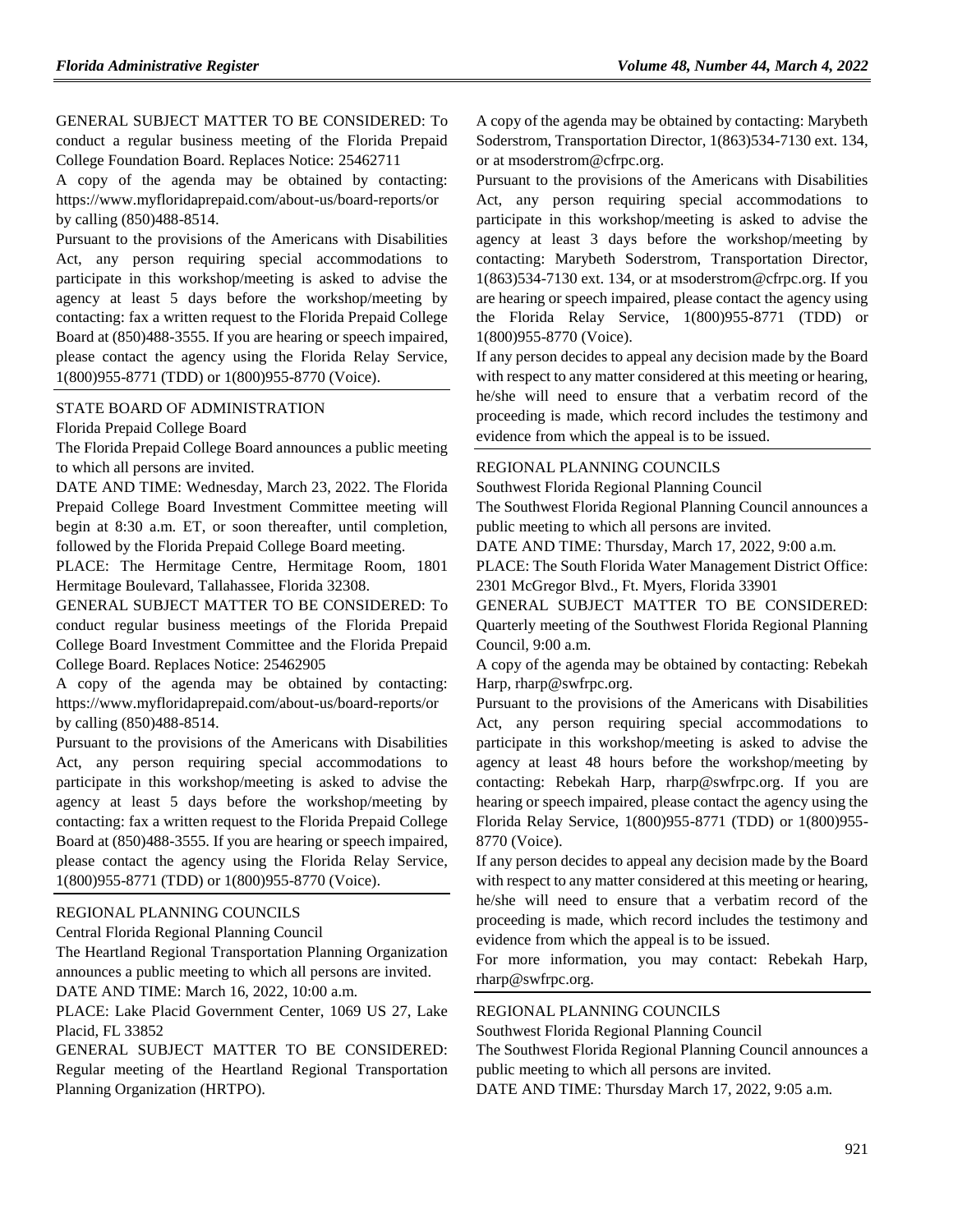PLACE: The South Florida Water Management District Office: 2301 McGregor Blvd., Ft. Myers, Florida 33901

GENERAL SUBJECT MATTER TO BE CONSIDERED: Meeting of the SWFRPC's Executive Committee

A copy of the agenda may be obtained by contacting: Rebekah Harp, rharp@swfrpc.org.

Pursuant to the provisions of the Americans with Disabilities Act, any person requiring special accommodations to participate in this workshop/meeting is asked to advise the agency at least 48 hours before the workshop/meeting by contacting: Rebekah Harp, rharp@swfrpc.org. If you are hearing or speech impaired, please contact the agency using the Florida Relay Service, 1(800)955-8771 (TDD) or 1(800)955- 8770 (Voice).

If any person decides to appeal any decision made by the Board with respect to any matter considered at this meeting or hearing, he/she will need to ensure that a verbatim record of the proceeding is made, which record includes the testimony and evidence from which the appeal is to be issued.

For more information, you may contact: Rebekah Harp, rharp@swfrpc.org.

### [WATER MANAGEMENT DISTRICTS](https://www.flrules.org/gateway/department.asp?id=40)

[South Florida Water Management District](https://www.flrules.org/gateway/organization.asp?id=124)

The South Florida Water Management District announces a public meeting to which all persons are invited.

DATE AND TIME: Monday, March 14, 2022, 5:00 p.m., SFWMD Recreational Public Forum

PLACE: SFWMD Headquarters, B1 Building, Auditorium, 3301 Gun Club Road, West Palm Beach, FL 33406

Members of the public may participate and provide public comment in-person or via Zoom, a media technology free for the public to use. https://sfwmdgov.zoom.us/webinar/register/WN\_huxtsfpeTtaK54nxQ95AM  $\Omega$ 

GENERAL SUBJECT MATTER TO BE CONSIDERED: The SFWMD Recreational Public Forum is an important public discussion regarding the public recreational issues and opportunities within the South Florida Water Management District.

The public and stakeholders are invited to participate and will have an opportunity to view and comment during the meeting in-person or by utilizing the following link: https://sfwmdgov.zoom.us/webinar/register/WN\_huxtsfpeTtaK54nxQ95AM Q

This link can also be found on the District's website at www.SFWMD.gov/meetings, and will go live at approximately 5:00 p.m. on March 14, 2022.

One or more members of the Governing Board of the South Florida Water Management District may participate in this meeting. No Governing Board action will be taken.

A copy of the agenda may be obtained by contacting: Yvette Bonilla at ybonilla@sfwmd.gov, or at https://www.sfwmd.gov/news-events/meetings, seven days prior to the meeting.

Pursuant to the provisions of the Americans with Disabilities Act, any person requiring special accommodations to participate in this workshop/meeting is asked to advise the agency at least seven days before the workshop/meeting by contacting: Rosie Byrd, District Clerk, at rbyrd@sfwmd.gov. If you are hearing or speech impaired, please contact the agency using the Florida Relay Service, 1(800)955-8771 (TDD) or 1(800)955-8770 (Voice). If you are hearing or speech impaired, please contact the agency using the Florida Relay Service, 1(800)955-8771 (TDD) or 1(800)955-8770 (Voice).

For more information, you may contact: Yvette Bonilla at ybonilla@sfwmd.gov.

### [WATER MANAGEMENT DISTRICTS](https://www.flrules.org/gateway/department.asp?id=40)

[South Florida Water Management District](https://www.flrules.org/gateway/organization.asp?id=124)

The South Florida Water Management District announces a public meeting to which all persons are invited.

DATE AND TIME: Tuesday, March 15, 2022, 1:30 p.m.

2022 Lower West Coast Water Supply Plan Update Stakeholder Meeting #1

PLACE: Members of the public may participate and provide public comment via Zoom, a media technology free for the public to use: https://sfwmd-

gov.zoom.us/webinar/register/WN\_c2h-

### WnUESRiTu5n8zIHnBQ

GENERAL SUBJECT MATTER TO BE CONSIDERED: The 2022 Lower West Coast Water Supply Plan Update (2022 LWC Plan Update) will assess current and projected water needs in the LWC planning area through 2045. The LWC planning area includes Lee County and portions of Collier, Glades, Hendry, Monroe, and Charlotte counties. Meeting content will include the 2022 LWC Plan Update overview, goals, and objectives. The most recent LWC Water Supply Plan Update was approved in 2017. The 2022 LWC Update is scheduled to be completed by November 2022.

The public and stakeholders will have an opportunity to view and comment on the meeting via Zoom by utilizing the following link: https://sfwmd-

gov.zoom.us/webinar/register/WN\_c2h-

### WnUESRiTu5n8zIHnBQ

This link will go live at approximately 1:30 p.m. on March 15, 2022.

One or more members of the Governing Board of the South Florida Water Management District may participate in this meeting. No Governing Board action will be taken.

The meeting will be recorded and the link will be made available on the LWC Plan Update webpage at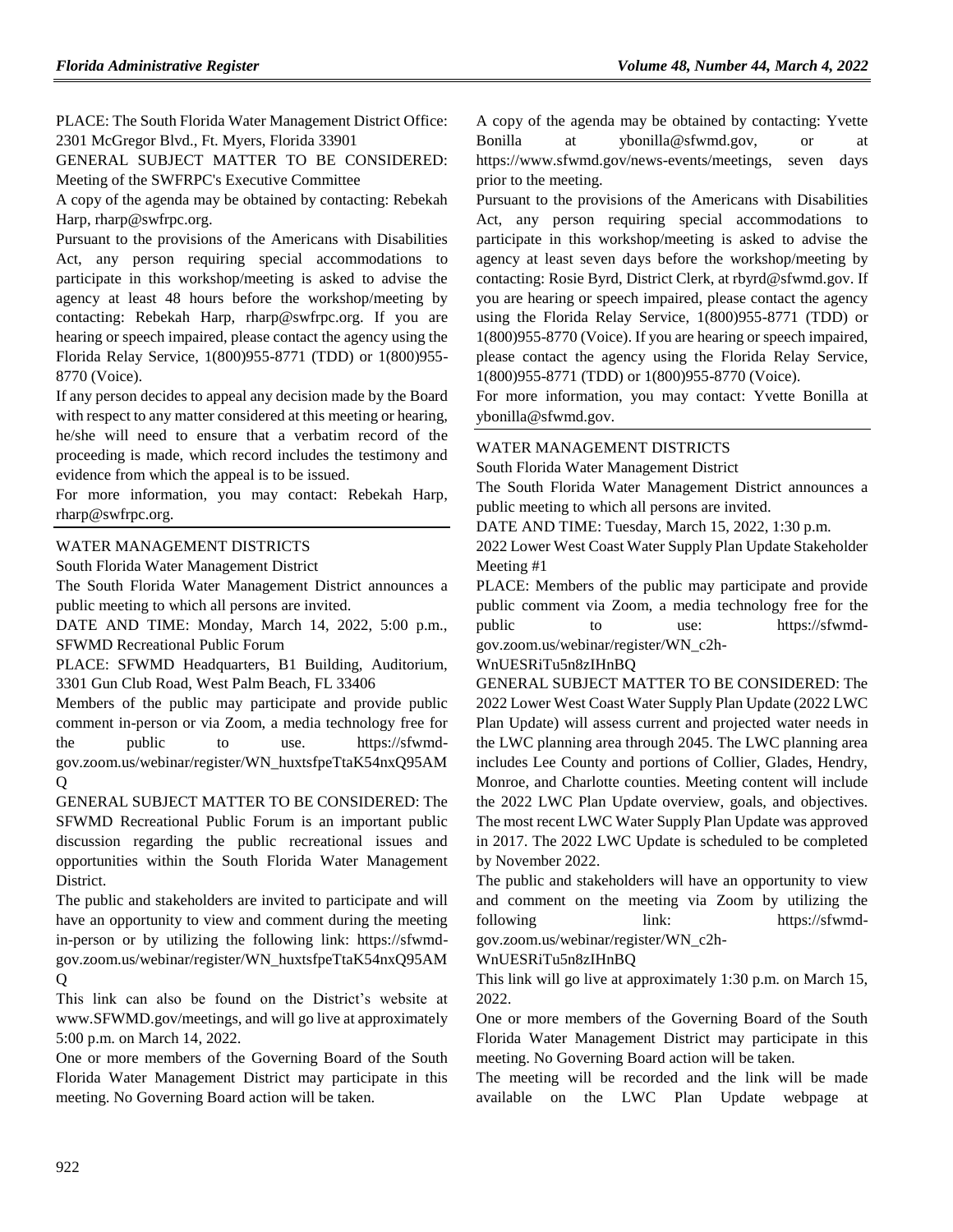https://www.sfwmd.gov/our-work/water-supply/lower-westcoast at the conclusion of the meeting.

A copy of the agenda may be obtained by contacting: Bob Verrastro at bverras@sfwmd.gov, or at the LWC Plan Update webpage at https://www.sfwmd.gov/our-work/watersupply/lower-west-coast seven days prior to the meeting.

Pursuant to the provisions of the Americans with Disabilities Act, any person requiring special accommodations to participate in this workshop/meeting is asked to advise the agency at least seven days before the workshop/meeting by contacting: Rosie Byrd, District Clerk, at rbyrd@sfwmd.gov. If you are hearing or speech impaired, please contact the agency using the Florida Relay Service, 1(800)955-8771 (TDD) or 1(800)955-8770 (Voice). If you are hearing or speech impaired, please contact the agency using the Florida Relay Service, 1(800)955-8771 (TDD) or 1(800)955-8770 (Voice).

For more information, you may contact: For more information, you may contact: Bob Verrastro, Lower West Coast Plan Update Manager, at bverras@sfwmd.gov or (561)682-6136.

#### [DEPARTMENT OF HEALTH](https://www.flrules.org/gateway/department.asp?id=64)

[Board of Osteopathic Medicine](https://www.flrules.org/gateway/organization.asp?id=306)

The Board of Osteopathic Medicine announces a public meeting to which all persons are invited.

DATE AND TIME: May 20, 2022, 9:00 a.m. ET

PLACE: Embassy Suites Lakes Buena Vista, 4955 Kyng's Heath Road, Kissimmee, Florida 34746, (407)597-4000

GENERAL SUBJECT MATTER TO BE CONSIDERED: General business of the board

A copy of the agenda may be obtained by contacting: www.floridasosteopathicmedicine.gov/meeting-information.

Pursuant to the provisions of the Americans with Disabilities Act, any person requiring special accommodations to participate in this workshop/meeting is asked to advise the agency at least 7 days before the workshop/meeting by contacting: MQA.Osteopath@flhealth.gov. If you are hearing or speech impaired, please contact the agency using the Florida Relay Service, 1(800)955-8771 (TDD) or 1(800)955-8770 (Voice).

If any person decides to appeal any decision made by the Board with respect to any matter considered at this meeting or hearing, he/she will need to ensure that a verbatim record of the proceeding is made, which record includes the testimony and evidence from which the appeal is to be issued.

### [DEPARTMENT OF HEALTH](https://www.flrules.org/gateway/department.asp?id=64)

#### [Board of Pharmacy](https://www.flrules.org/gateway/organization.asp?id=307)

The Florida Board of Pharmacy announces a public meeting to which all persons are invited.

DATE AND TIME: April 13, 2022, 8:30 a.m. ET

PLACE: Hilton University of Florida Conference Center Gainesville, 1714 SW 34th Street, Gainesville, FL 32607

GENERAL SUBJECT MATTER TO BE CONSIDERED: General Business Meeting and Disciplinary Matters.

A copy of the agenda may be obtained by contacting: www.floridaspharmacy.gov.

Pursuant to the provisions of the Americans with Disabilities Act, any person requiring special accommodations to participate in this workshop/meeting is asked to advise the agency at least 7 days before the workshop/meeting by contacting: (850)245-4474. If you are hearing or speech impaired, please contact the agency using the Florida Relay Service, 1(800)955-8771 (TDD) or 1(800)955-8770 (Voice). If any person decides to appeal any decision made by the Board with respect to any matter considered at this meeting or hearing, he/she will need to ensure that a verbatim record of the proceeding is made, which record includes the testimony and evidence from which the appeal is to be issued.

For more information, you may contact: (850)245-4474.

#### [DEPARTMENT OF HEALTH](https://www.flrules.org/gateway/department.asp?id=64)

[Division of Children's Medical Services](https://www.flrules.org/gateway/organization.asp?id=333)

The Child Abuse Death Review Circuit 12B Committee announces a public meeting to which all persons are invited.

DATE AND TIME: March 25, 2022, 1:00 p.m. – 1:15 p.m.

PLACE: Zoom Meeting Link: https://scgov.zoom.us/j/86732105738?pwd=UHEyb28xNE1lR y8xajhvRFIrWXZTZz09

GENERAL SUBJECT MATTER TO BE CONSIDERED: The Committee will address administrative issues, review cases, and discuss the CADR Action Plan. A portion of the meeting is required by paragraph 383.412(3)(a), F.S. to be closed to the public to allow the Committee to discuss information that is confidential and exempt from public meetings and public records. This portion of the meeting will be announced at the meeting.

A copy of the agenda may be obtained by contacting: laura.carson@flhealth.gov.

Pursuant to the provisions of the Americans with Disabilities Act, any person requiring special accommodations to participate in this workshop/meeting is asked to advise the agency at least 7 days before the workshop/meeting by contacting: laura.carson@flhealth.gov. If you are hearing or speech impaired, please contact the agency using the Florida Relay Service, 1(800)955-8771 (TDD) or 1(800)955-8770 (Voice).

For more information, you may contact: laura.carson@flhealth.gov.

#### [DEPARTMENT OF HEALTH](https://www.flrules.org/gateway/department.asp?id=64)

[Division of Children's Medical Services](https://www.flrules.org/gateway/organization.asp?id=333)

The Child Abuse Death Review Circuit 12B Committee announces a public meeting to which all persons are invited. DATE AND TIME: April 29, 2022, 1:00 p.m. – 1:15 p.m.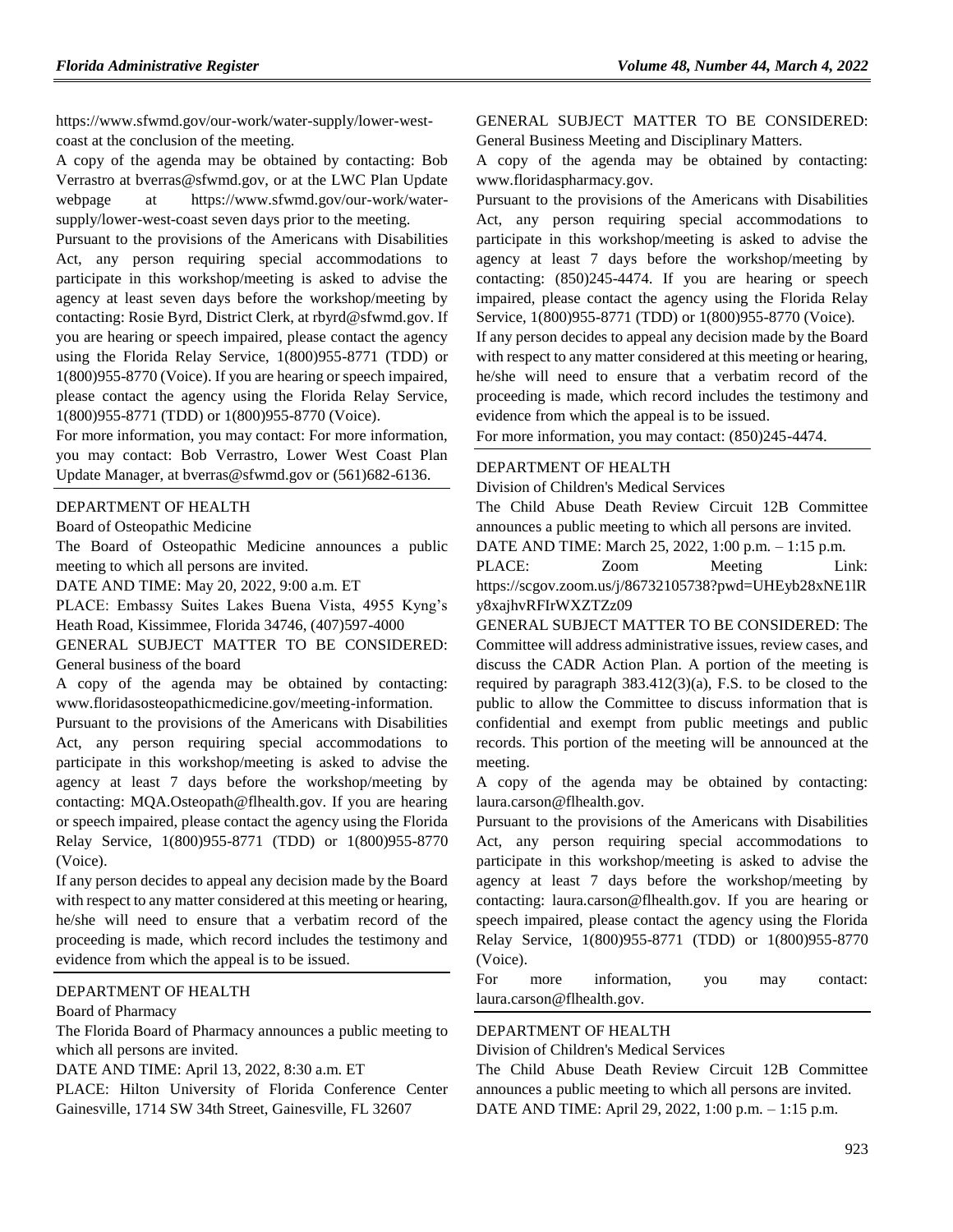PLACE: Zoom Meeting Link: https://scgov.zoom.us/j/88347429027?pwd=bjZrdEVqRXZhU 0o2dlpKMkVUa3E0UT09

GENERAL SUBJECT MATTER TO BE CONSIDERED: The Committee will address administrative issues, review cases, and discuss the CADR Action Plan. A portion of the meeting is required by paragraph 383.412(3)(a), F.S. to be closed to the public to allow the Committee to discuss information that is confidential and exempt from public meetings and public records. This portion of the meeting will be announced at the meeting.

A copy of the agenda may be obtained by contacting: laura.carson@flhealth.gov.

Pursuant to the provisions of the Americans with Disabilities Act, any person requiring special accommodations to participate in this workshop/meeting is asked to advise the agency at least 7 days before the workshop/meeting by contacting: laura.carson@flhealth.gov. If you are hearing or speech impaired, please contact the agency using the Florida Relay Service, 1(800)955-8771 (TDD) or 1(800)955-8770 (Voice).

For more information, you may contact: laura.carson@flhealth.gov.

#### [DEPARTMENT OF HEALTH](https://www.flrules.org/gateway/department.asp?id=64)

[Office of Statewide Research](https://www.flrules.org/gateway/organization.asp?id=338)

The Florida Department of Health announces a telephone conference call to which all persons are invited.

DATE AND TIME: March 16, 2022, 1:30 p.m.

PLACE: Microsoft Teams

GENERAL SUBJECT MATTER TO BE CONSIDERED: To conduct review of new research studies involving human participants, modifications to existing studies, and continuing review of ongoing research to make sure research studies comply with regulations and the Department's ethical standards.

A copy of the agenda may be obtained by contacting: IRB@flhealth.gov.

Pursuant to the provisions of the Americans with Disabilities Act, any person requiring special accommodations to participate in this workshop/meeting is asked to advise the agency at least 5 days before the workshop/meeting by contacting: IRB@flhealth.gov. If you are hearing or speech impaired, please contact the agency using the Florida Relay Service, 1(800)955-8771 (TDD) or 1(800)955-8770 (Voice). For more information, you may contact: IRB@flhealth.gov.

### [DEPARTMENT OF CHILDREN AND FAMILIES](https://www.flrules.org/gateway/department.asp?id=65)

The Department of Children and Families announces a public meeting to which all persons are invited.

DATES AND TIMES: Wednesday, March 16, 2022, 1:30 p.m.; Wednesday, April 20, 2022, 1:30 p.m.

PLACE: Microsoft Teams meeting

Join on your computer or mobile app

Click here to join the meeting: https://teams.microsoft.com/l/meetup-

join/19%3ameeting\_ZmU5MDhjMDItMTZmZi00MjdhLTgy OGEtYTZmYWUzZWM0NzEz%40thread.v2/0?context=%7b %22Tid%22%3a%22f70dba48-b283-4c57-8831-

cb411445a94c%22%2c%22Oid%22%3a%22372dd77e-d4a3- 4595-9bf3-fb5c890f268d%22%7d

GENERAL SUBJECT MATTER TO BE CONSIDERED: Ongoing Pasco Community Alliance Business

A copy of the agenda may be obtained by contacting: Stephanie Allen at (727)373-7842.

Pursuant to the provisions of the Americans with Disabilities Act, any person requiring special accommodations to participate in this workshop/meeting is asked to advise the agency at least 5 days before the workshop/meeting by contacting: If you are hearing or speech impaired, please contact the agency using the Florida Relay Service, 1(800)955- 8771 (TDD) or 1(800)955-8770 (Voice).

# [DEPARTMENT OF CHILDREN AND](https://www.flrules.org/gateway/department.asp?id=65) FAMILIES [Mental Health Program](https://www.flrules.org/gateway/organization.asp?id=344)

The Commission on Mental Health and Substance Abuse announces a public meeting to which all persons are invited.

DATE AND TIME: March 16, 2022, 9:00 a.m. – 3:00 p.m. ET PLACE: Business Operations/Regulatory Subcommittee 9:00 a.m. – 10:00 a.m.

Microsoft Teams Meeting or call in (audio only) (850)666-4692 Participant ID: 440 272 191#

• Data Analysis Subcommittee 10:30 a.m. – 11:30 a.m.

Microsoft Teams Meeting or call in (audio only) (850)666-4692 Participant ID: 484 160 033#

• Finance Subcommittee 12:00 Noon – 1:00 p.m.

Microsoft Teams Meeting or call in (audio only) (850)666-4692 Participant ID: 704 423 841#

• Criminal Justice Subcommittee 2:00 p.m. – 3:00 p.m.

Microsoft Teams Meeting or call in (audio only) (850)666- 4692, Participant ID: 704 423 841#

GENERAL SUBJECT MATTER TO BE CONSIDERED: This meeting is in accordance with Senate Bill 96 for the appointed Commission on Mental Health and Substance Abuse, comprised of individuals appointed by the Governor, President of the Senate, and Speaker of the House. Discussion topics will include the current status of Florida's behavioral health system of care and opportunities to further examine the current methods of providing mental health and substance abuse services in the state. Specifically, the group will confer on ways to better improve the effectiveness of current practices, procedures, programs, in providing such services; identify any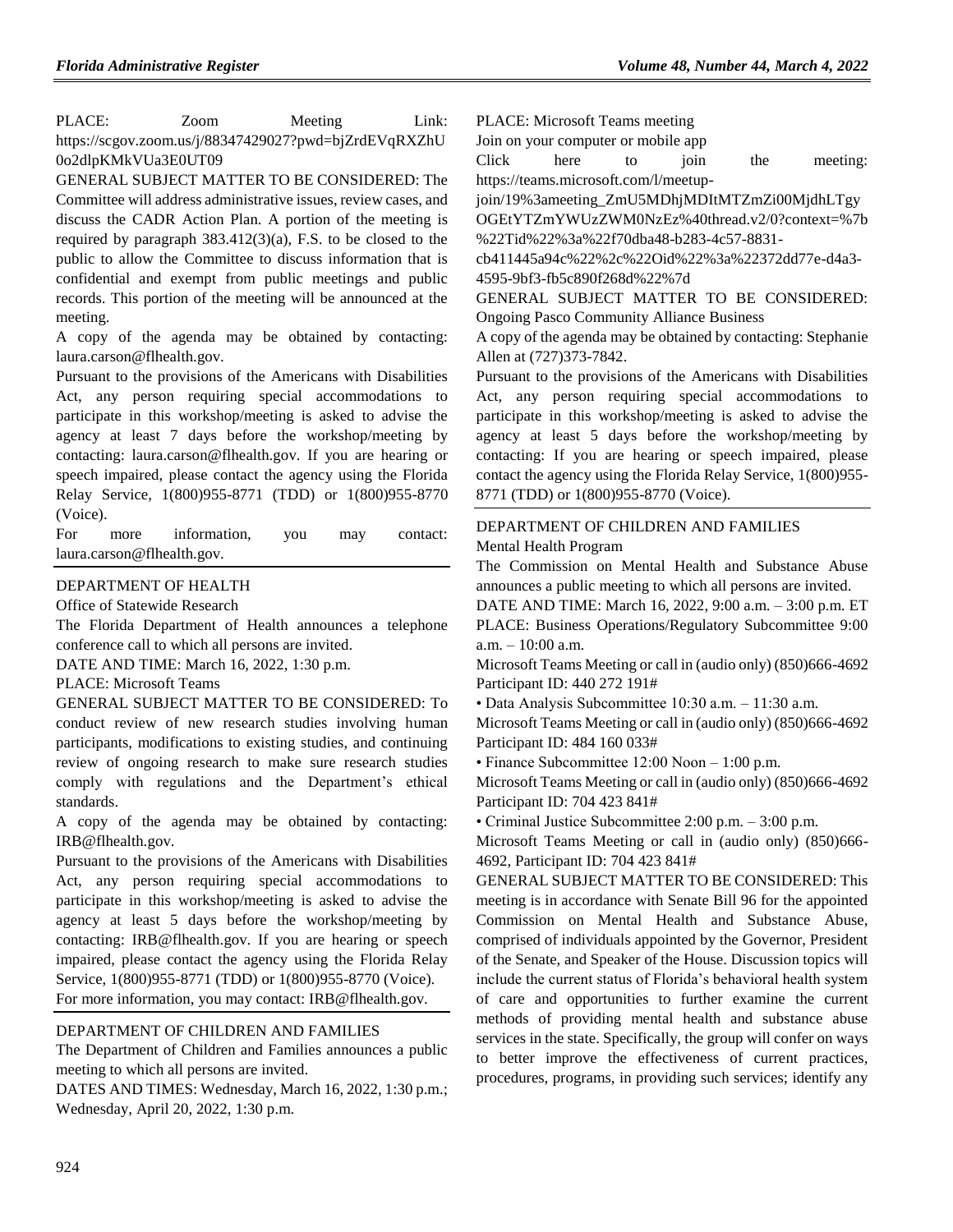barriers or deficiencies in the delivery of such services and recommend changes to existing laws, rules and policies.

A copy of the agenda may be obtained by contacting: For information on the Commission agenda, please visit the Commission website: https://www.myflfamilies.com/serviceprograms/samh/commission/index.shtml.

Pursuant to the provisions of the Americans with Disabilities Act, any person requiring special accommodations to participate in this workshop/meeting is asked to advise the agency at least 5 days before the workshop/meeting by contacting: Pat Smith at, Pat.Smith@myflfamilies.com or (850)717-4358. If you are hearing or speech impaired, please contact the agency using the Florida Relay Service, 1(800)955- 8771 (TDD) or 1(800)955-8770 (Voice).

For more information, you may contact: Pat Smith at, Pat.Smith@myflfamilies.com or (850)717-4358.

# [ORANGE COUNTY RESEARCH AND DEVELOPMENT](https://www.flrules.org/gateway/organization.asp?id=582)  [AUTHORITY](https://www.flrules.org/gateway/organization.asp?id=582)

The Orange County Research and Development Authority announces a public meeting to which all persons are invited. DATE AND TIME: March 17, 2022, 10:30 a.m.

PLACE: Central Florida Research Park, 12424 Research Parkway, Suite 100, Orlando, FL 32826

GENERAL SUBJECT MATTER TO BE CONSIDERED: General Business Meeting

A copy of the agenda may be obtained by contacting: Joe Wallace, (407)282-3944.

[INFINITE SOURCE COMMUNICATIONS GROUP, LLC](https://www.flrules.org/gateway/organization.asp?id=1035)

The Florida Department of Transportation District Six announces a public meeting to which all persons are invited. DATE AND TIME: Wednesday, March 23, 2022, 6:00 p.m. PLACE: In-Person Public Meeting will be held at: City of North Miami, Council Chambers, 776 NE 125 Street, North Miami, FL 33161. All current Centers for Disease Control and Prevention (CDC) guidelines will be followed.

RSVP visit http://www.fdotmiamidade.com/designprojects/north-miami-dade/sr-922ne-123-st-from-ne-16-aveto-ne-19-ave-1.html.

To attend the Virtual Public Meeting online: Visit the link: https://attendee.gotowebinar.com/register/7392373335947407 632

Participants can also call in by dialing (562)247-8422, Access code: 360-393-984

GENERAL SUBJECT MATTER TO BE CONSIDERED: The Florida Department of Transportation (FDOT) District Six will hold a meeting, both in-person and virtually, for a roadway project along State Road (SR) 922/NW 123 Street from NE 16 Avenue to NE 19 Avenue, located in Miami-Dade County. The project identification number is 444636-1-52-01. The meeting will consist of a formal presentation followed by an open discussion. Staff will be available to answer questions and provide assistance. Questions will be responded to as time permits, in the order received. If your question is not responded to during the event, a response will be provided in writing following the meeting.

For the in-person meeting, all current Centers for Disease Control and Prevention (CDC) guidelines will be followed.

Public participation is solicited without regard to race, color, national origin, age, sex, religion, disability, or family status.

A copy of the agenda may be obtained by contacting: Community Outreach Specialist, Rodolfo Roman at (305)470- 5477, email: Rodolfo.Roman@dot.state.fl.us.

Pursuant to the provisions of the Americans with Disabilities Act, any person requiring special accommodations to participate in this workshop/meeting is asked to advise the agency at least 7 days before the workshop/meeting by contacting: Nicholas Danu at (305)470-5219 or in writing at FDOT, 1000 NW 111 Avenue, Miami, FL 33172 or by email at: Nicholas.Danu@dot.state.fl.us. If you are hearing or speech impaired, please contact the agency using the Florida Relay Service, 1(800)955-8771 (TDD) or 1(800)955-8770 (Voice).

For more information, you may contact: Community Outreach Specialist, Rodolfo Roman at (305)470-5477, email: Rodolfo.Roman@dot.state.fl.us.

# Section VII

# Notice of Petitions and Dispositions Regarding Declaratory Statements

# [DEPARTMENT OF BUSINESS AND PROFESSIONAL](https://www.flrules.org/gateway/department.asp?id=61)  [REGULATION](https://www.flrules.org/gateway/department.asp?id=61)

[Division of Florida Condominiums, Timeshares and Mobile](https://www.flrules.org/gateway/organization.asp?id=248)  [Homes](https://www.flrules.org/gateway/organization.asp?id=248)

NOTICE IS HEREBY GIVEN that Division of Florida Condominiums, Timeshares, and Mobile Homes, Department of Business and Professional Regulation has received the petition for declaratory statement from Tekia J. Coney, In Re: The Fields Homeowners Association, Inc. The petition seeks the agency's opinion as to the applicability of subsection 720.3035(5), Florida Statutes as it applies to the petitioner.

Whether the Association nor any architectural, construction, improvement, or other such similar committee of the association has the authority to enforce any policy or restriction that is inconsistent with the rights and privileges of a parcel owner set forth in the declaration of covenants or other published guidelines and standards authorized by the declaration of covenants, whether uniformly or not.

A copy of the Petition for Declaratory Statement may be obtained by contacting: Department of Business and Professional Regulation, Division of Florida Condominiums,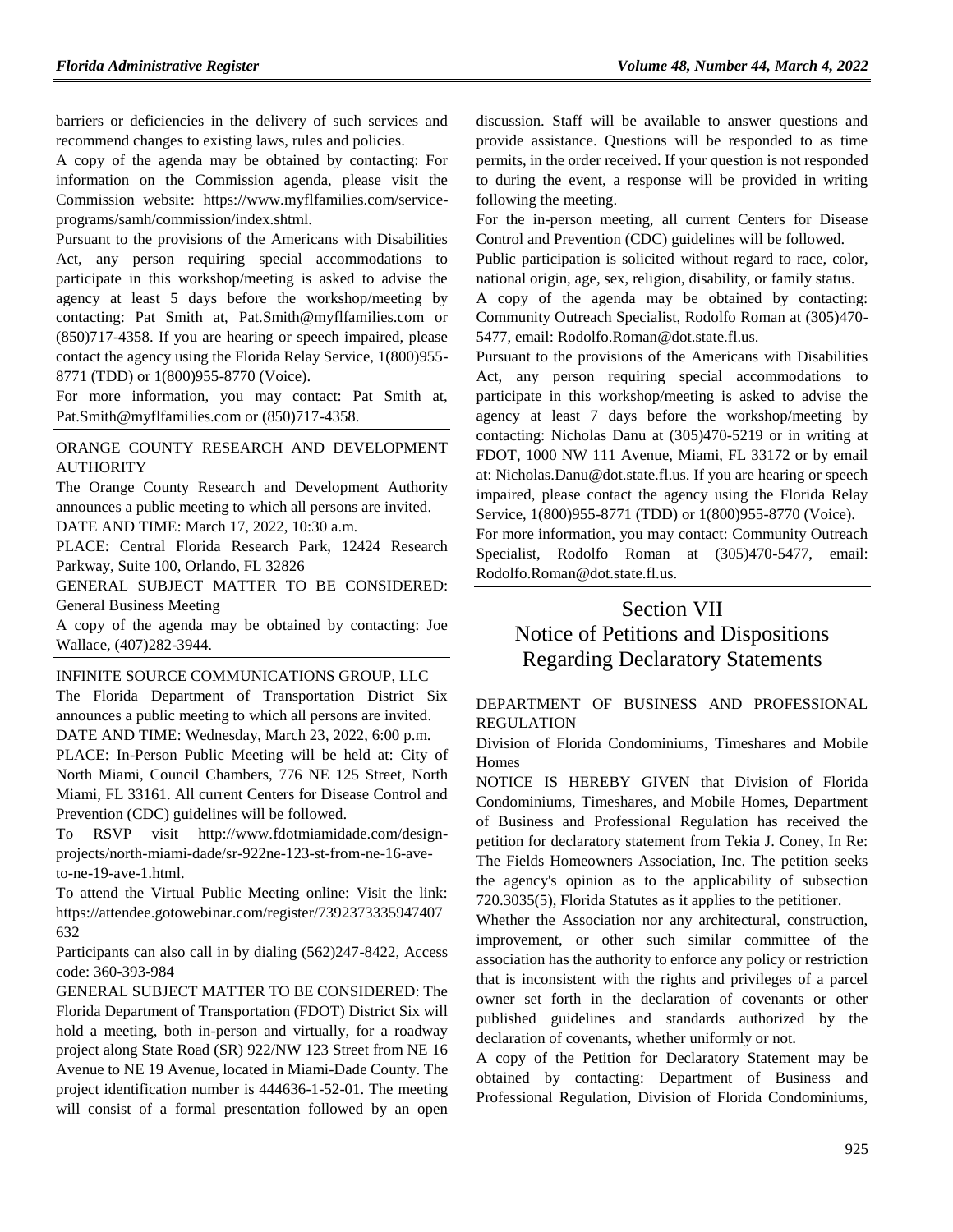Timeshares, and Mobile Homes, 2601 Blair Stone Road, Tallahassee, Florida 32399-1030, (850)488-1631, lscmhpublicrecords@myfloridalicense.com; Docket No. 2022005806.

Please refer all comments to: James Richardson, Chief Attorney, Department of Business and Professional Regulation, Division of Florida Condominiums, Timeshares, and Mobile Homes, 2601 Blair Stone Road, Tallahassee, Florida 32399- 2202. Responses, motions to intervene, or requests for an agency hearing, §120.57(2), Fla. Stat., must be filed within 21 days of this notice.

# [DEPARTMENT OF FINANCIAL SERVICES](https://www.flrules.org/gateway/department.asp?id=69)

NOTICE IS HEREBY GIVEN that Department of Financial Services, Division of State Fire Marshal (Department) has received the petition for declaratory statement from Drive Now Auto Finance, LLC on 3/2/2022The petition seeks the agency's opinion as to the applicability of 559.553, 559.55, and 520.02, Florida Statutes as it applies to the petitioner.

Is Petitioner prohibited from hiring off shore staff to conduct collections work for Petitioner's loans under 599.553?

A copy of the Petition for Declaratory Statement may be obtained by contacting: Sarah Marcos, Office of the General Counsel, 200 E. Gaines Street, Tallahassee, Florida 32399, (850)413-4229, Sarah.Marcos@myfloridacfo.com.

Please refer all comments to: Sarah Marcos, Office of the General Counsel, 200 E. Gaines Street, Tallahassee, Florida 32399, (850)413-4229, Sarah.Marcos@myfloridacfo.com.

# Section VIII Notice of Petitions and Dispositions Regarding the Validity of Rules

Notice of Petition for Administrative Determination has been filed with the Division of Administrative Hearings on the following rules:

CALEB JONES, by and through, MARCIA BANKS JONES, and DISABILITY RIGHTS FLORIDA vs. AGENCY FOR HEALTH CARE ADMINISTRATION, CASE NO.: 22- 0663RU;

Notice of Disposition of Petition for Administrative Determination has been filed with the Division of Administrative Hearings on the following rules:

NONE

Section IX Notice of Petitions and Dispositions Regarding Non-rule Policy Challenges

# NONE

Section X Announcements and Objection Reports of the Joint Administrative Procedures Committee

# NONE

# Section XI Notices Regarding Bids, Proposals and Purchasing

# [DEPARTMENT OF AGRICULTURE AND CONSUMER](https://www.flrules.org/gateway/department.asp?id=5)  **[SERVICES](https://www.flrules.org/gateway/department.asp?id=5)**

[Division of Agricultural Water Policy](https://www.flrules.org/gateway/organization.asp?id=173)

Solicitation for Evaluation of Additional Agricultural Best Management Practices Incentive Opportunities

The Florida Department of Agriculture and Consumer Services (FDACS), Office of Agricultural Water Policy (OAWP) is one of several cooperating agencies addressing water quality improvements within basins with adopted Total Maximum Daily Loads (TMDL) and Basin Management Action Plans (BMAPs) (section [403.067](http://www.leg.state.fl.us/Statutes/index.cfm?App_mode=Display_Statute&URL=0400-0499/0403/Sections/0403.067.html) Florida Statutes). FDACS administers a best management practices (BMP) program in which agricultural producers enroll in and implement applicable BMPs to help meet agriculture's TMDL and BMAP pollution reduction allocations.

Enrollment in the BMP program and implementation of applicable BMPs provide agricultural producers with a presumption of compliance with state water quality standards. FDACS continues to explore opportunities to incentivize producers to undertake activities, in addition to BMPs, that will contribute to environmental resource gains within these impaired BMAP areas.

FDACS has been awarded an EPA Multipurpose Grant for research to determine quantifiable benefits and public goods for payment of environmental services (PES) or other practices that focus on improving nutrient and irrigation use efficiency, and that are not already established under the FDACS BMP program.

Outcomes of the research will provide the justification, foundation, and framework for a quality PES program that works in conjunction with OAWP existing regulatory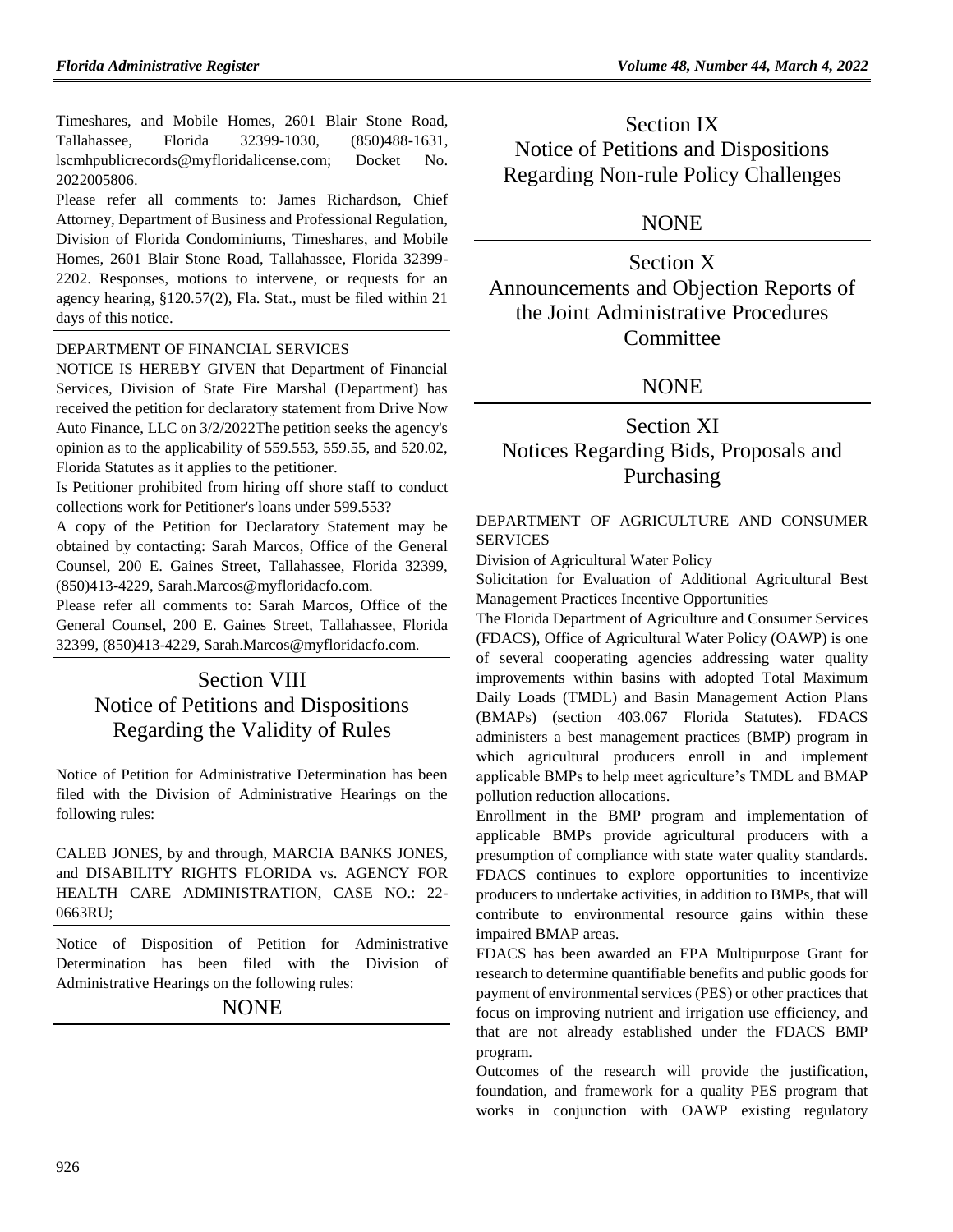responsibilities. Outcomes will also guide development of a the regulatory and/or statutory framework for a cost-share program between FDACS and producers, or other incentive-based opportunities to achieve TMDL reductions identified in the adopted BMAPs.

The funding amount for the project tasks conducted from July 1, 2022, through March 31, 2023, is \$30,630 and subject to federal grant requirements. OAWP will consider a second phase to build on the findings of these tasks using state funds.

Anticipated activities performed under this grant may include: 1) Review of existing state laws governing BMP and BMAP implementation; review of the regulatory BMPs adopted in FDACS BMP manuals to determine baseline environmental services.

2) Review of established BMAPs, nutrient load reductions tied to BMP implementation, and current FDACS cost share projects.

3) Review of other cost-share, public goods, and PES programs in the U.S. to identify benefits and possible areas for expansion and improvement to Florida's programs.

4) Identification of agricultural practices and projects in addition to FDACS BMPs and including PES, that result in water resource benefits and climate resiliency gains.

5) Evaluation of methods and/or modeling approaches to quantify anticipated resource benefits and propose valuations where applicable BMPs are already being properly implemented and the need exists for additional resource gains to meet established BMAP goals.

6)Preparation of reports, supporting methodological documents, technical tools, and recommendations for amendments to state law and existing regulations to give FDACS the ability to fund and implement practices and projects providing public goods and/or environmental services beyond those required under existing BMP and BMAP regulatory frameworks.

Conditions and Specifications

Prospective recipients must be registered in the MyFloridaMarketPlace (MFMP) system and where required, the Sunbiz system prior to submittal. Business entities which must be on file with Sunbiz include the following: Corporations for and not for profit, Limited Liability Companies (LLC), Limited Partnerships (LP) including Limited Liability Limited Partnerships (LLLP), and organizations doing business under a fictitious name (DBA). Prospective recipients will only be considered for an award if they are associated with a land grant university AND are a qualified entity registered in the MFMP and Sunbiz systems. The registration address and federal employer identification (FEID) number must match that registered with the State of Florida.

Submit proposals via email to: Kathryn Holland, Environmental Administrator, Office of Agricultural Water Policy, Florida Department of Agriculture and Consumer Services, [Kathryn.Holland@FDACS.gov.](mailto:Kathryn.Holland@FDACS.gov)

# Section XII Miscellaneous

[DEPARTMENT OF STATE](https://www.flrules.org/gateway/department.asp?id=1)

Index of Administrative Rules Filed with the Secretary of State Pursuant to subparagraph  $120.55(1)(b)6. - 7$ ., F.S., the below list of rules were filed in the Office of the Secretary of State between 3:00 p.m., Friday, February 25, 2022 and 3:00 p.m., Thursday, March 3, 2022.

| Rule No.     | <b>File Date</b> | <b>Effective</b> |
|--------------|------------------|------------------|
|              |                  | Date             |
| $6M-4.610$   | 2/28/2022        | 3/20/2022        |
| 60D-5.004    | 2/25/2022        | 3/17/2022        |
| 60D-5.0041   | 2/25/2022        | 3/17/2022        |
| 61A-4.009    | 3/2/2022         | 3/22/2022        |
| 60D-15.001   | 2/25/2022        | 3/17/2022        |
| 60D-15.002   | 2/25/2022        | 3/17/2022        |
| 61G15-19.008 | 3/3/2022         | 3/23/2022        |
| 61G15-32.004 | 3/3/2022         | 3/23/2022        |
| 61G15-32.008 | 3/3/2022         | 3/23/2022        |
| 65C-28.022   | 2/28/2022        | 3/20/2022        |
| 68A-20.005   | 3/2/2022         | 3/22/2022        |

**LIST OF RULES AWAITING LEGISLATIVE APPROVAL SECTIONS 120.541(3), 373.139(7) AND/OR 373.1391(6), FLORIDA STATUTES**

| Rule No.             | <b>File Date</b> | <b>Effective</b><br>Date |
|----------------------|------------------|--------------------------|
| 5K-4.020             | 12/10/2021       | **/**/****               |
| 5K-4.035             | 12/10/2021       | **/**/****               |
| 5K-4.045             | 12/10/2021       | **/**/****               |
| 60FF1-5.009          | 7/21/2016        | **/**/****               |
| $60P-1.003$          | 12/8/2021        | **/**/****               |
| 60P <sub>2.002</sub> | 11/5/2019        | **/**/****               |
| $60P-2.003$          | 11/5/2019        | **/**/****               |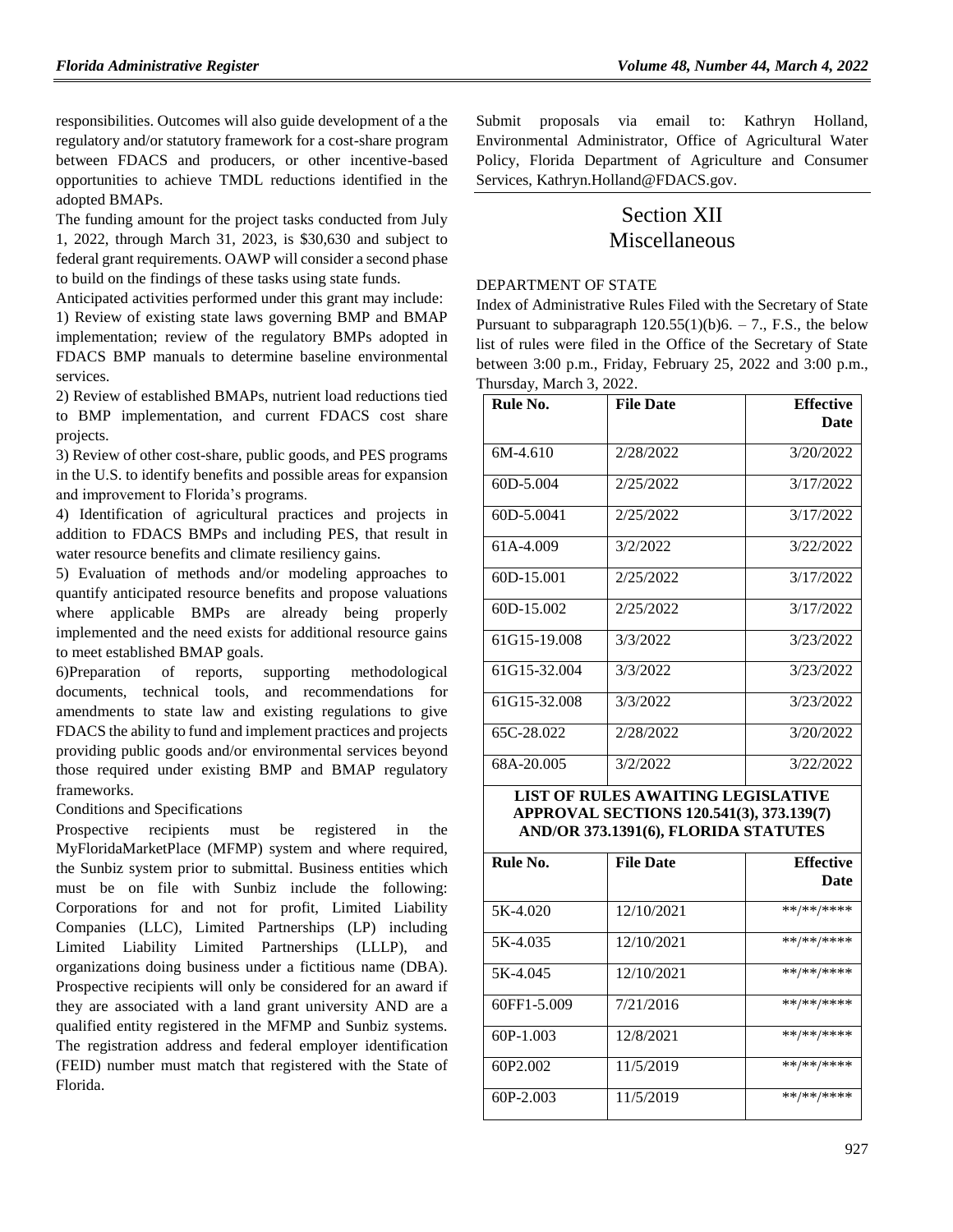| 62-600.405  | 11/16/2021 | **/**/**** |
|-------------|------------|------------|
| 62-600.705  | 11/16/2021 | **/**/**** |
| 62-600.720  | 11/16/2021 | **/**/**** |
| 64B8-10.003 | 12/9/2015  | **/**/**** |
| 69L-7.020   | 10/22/2021 | **/**/**** |

# [AGENCY FOR HEALTH CARE ADMINISTRATION](https://www.flrules.org/gateway/department.asp?id=59) [Certificate of Need](https://www.flrules.org/gateway/organization.asp?id=188)

#### DECISION ON EXPEDITED APPLICATION

The Agency for Health Care Administration made the following decision on Certificate of Need application for expedited review:

| County: Miami-Dade District: 11-1 |                                                                                                                      |       |
|-----------------------------------|----------------------------------------------------------------------------------------------------------------------|-------|
| CON #10712                        | Decision                                                                                                             | Date: |
| 03/02/2022                        | Decision: A                                                                                                          |       |
|                                   | $E_{\rm tot}$ to $D_{\rm tot}$ and $\Lambda_{\rm tot}$ and $D_{\rm O}$ of $D_{\rm tot}$ and $D_{\rm tot}$ in the set |       |

Facility/Project/Applicant: DOS of Hialeah, Inc.

Project Description: Replacement of a 120-bed community nursing home within a 30-mile radius of the existing facility A request for administrative hearing, if any, must be made in writing and must be actually received by this department within 21 days of the first day of publication of this notice in the Florida Administrative Register pursuant to Chapter 120, Florida Statutes, and Chapter 59C-1, Florida Administrative Code.

# [DEPARTMENT OF ENVIRONMENTAL PROTECTION](https://www.flrules.org/gateway/department.asp?id=62) NOTICE OF FILING OF SUPPLEMENTAL APPLICATION FOR POWER PLANT CERTIFICATION

On February 11, 2022, the Florida Department of Environmental Protection received a supplemental application for certification of a power plant pursuant to the Florida Electrical Power Plant Siting Act, section 403.501 et seq., Florida Statutes (F.S.), concerning Pasco County Resource Recovery Facility Power Plant Siting Supplemental Application No. PA87-23SA1, OGC Case No. 22-0265, Division of Administrative Hearings Case No. 22-000532EPP. The proposed project is for the construction and operation of an 18 MW (nominal) municipal waste combustor unit and associated facilities at the existing Pasco County Resource Recovery Facility under 403.517, F.S. A copy of the application for certification is available for review in the Siting Coordination Office, Department of Environmental Protection, 2600 Blair Stone Rd., M.S. 5500, Tallahassee, Florida 32399- 2400, (850)717-9000 or online at [https://floridadep.gov/air/siting-coordination-](https://floridadep.gov/air/siting-coordination-office/content/applications-process)

[office/content/applications-process.](https://floridadep.gov/air/siting-coordination-office/content/applications-process) Pursuant to section 403.507, F.S., and Rule 62-17, Florida Administrative Code, statutory parties to the site certification proceeding will review

the application and submit their reports and recommendations. In the future, a proposed certification hearing date will be announced. Pursuant to subsection 403.508(3), F.S., parties to the proceeding shall include the applicant, the Florida Public Service Commission, the Florida Department of Economic Opportunity, the Florida Fish and Wildlife Conservation Commission, the Southwest Florida Water Management District, the Florida Department of Environmental Protection, the Florida Department of Transportation, and Pasco County. Any party listed in paragraph 403.508(3)(a), F.S., other than the Department of Environmental Protection or the applicant may waive its right to participate in these proceedings if such party fails to file a notice of its intent to be a party on or before the 90th day prior to the certification hearing. In addition, notwithstanding the provisions of Chapter 120, F.S., upon the filing with the administrative law judge of a notice of intent to be a party no later than 75 days after the application is filed, the following shall also be parties to the proceeding: any agency not listed in paragraph 403.508(3)(a), F.S., as to matters within its jurisdiction; any domestic nonprofit corporation or association formed, in whole or in part, to promote conservation or natural beauty, to protect the environment, personal health, or other biological values, to preserve historical sites, to promote consumer interests; to represent labor, commercial, or industrial groups, or to promote comprehensive planning or orderly development of the area in which the proposed electrical power plant is to be located. Other parties may include any person, including those persons listed herein who have failed to timely file a notice of intent to be a party, whose substantial interests are affected and being determined by the proceeding and who timely file a motion to intervene pursuant to Chapter 120, F.S., and applicable rules. Intervention pursuant to this paragraph may be granted at the discretion of the designated administrative law judge and upon such conditions as he or she may prescribe any time prior to 30 days before the date of the certification hearing. Motions to intervene must be filed (received by) with the Administrative Law Judge E. Gary Early, Division of Administrative Hearings, The Desoto Building, 1230 Apalachee Parkway, Tallahassee, Florida 32399-1550 prior to 30 days before the date of the certification hearing. Any agency, including those whose properties or works are being affected pursuant to subsection 403.509(4), F.S., shall be made a party upon the request of the Department or the applicant. Pursuant to subsection 403.508(6), F.S., the certification hearing may be cancelled, if all parties to the proceeding stipulate that there are no disputed issues of fact or law to be raised at the certification hearing.